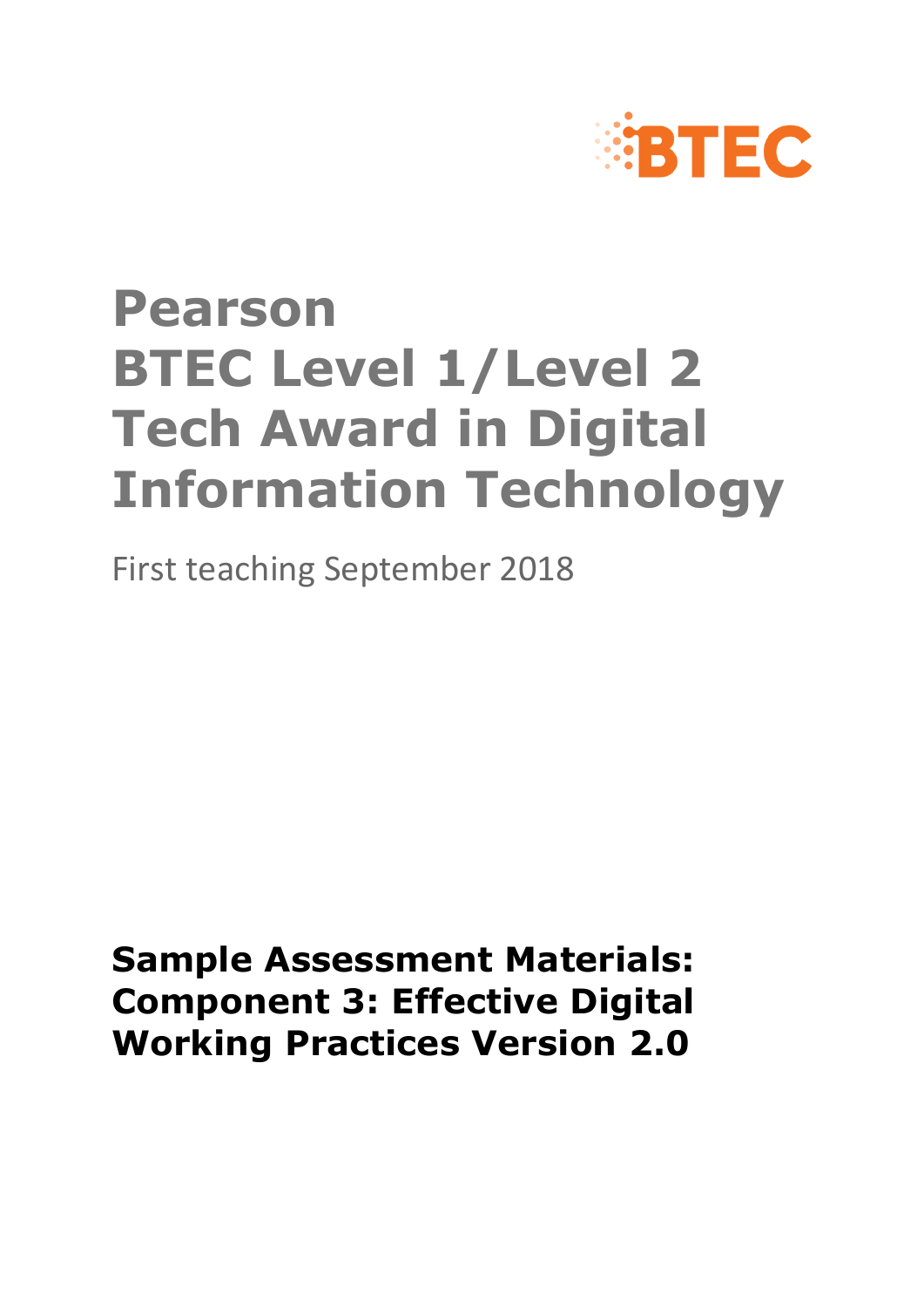#### **Edexcel, BTEC and LCCI qualifications**

Edexcel, BTEC and LCCI qualifications are awarded by Pearson, the UK's largest awarding body offering academic and vocational qualifications that are globally recognised and benchmarked. For further information, please visit our qualification websites at www.edexcel.com, www.btec.co.uk or www.lcci.org.uk. Alternatively, you can get in touch with us using the details on our contact us page at qualifications.pearson.com/contact us

#### **About Pearson**

Pearson is the world's leading learning company, with 40,000 employees in more than 70 countries working to help people of all ages to make measurable progress in their lives through learning. We put the learner at the centre of everything we do, because wherever learning flourishes, so do people. Find out more about how we can help you and your learners at qualifications.pearson.com

The Department for Education (DfE) is currently considering this qualification for inclusion in performance tables in England.

These draft sample assessment materials show our proposed approach to the external assessments. During the DfE approval process, we may be asked to make changes to any aspect of the qualification including content, assessments or first teaching and assessment dates.

When the DfE gives final approval for inclusion in performance tables in England, we will:

- confirm first teaching date
- confirm the first external assessment date
- issue the final version of the sample assessment materials.

*References to third-party material made in this specification are made in good faith. We do not endorse, approve or accept responsibility for the content of materials, which may be subject to change, or any opinions expressed therein. (Material may include textbooks, journals, magazines and other publications and websites.)*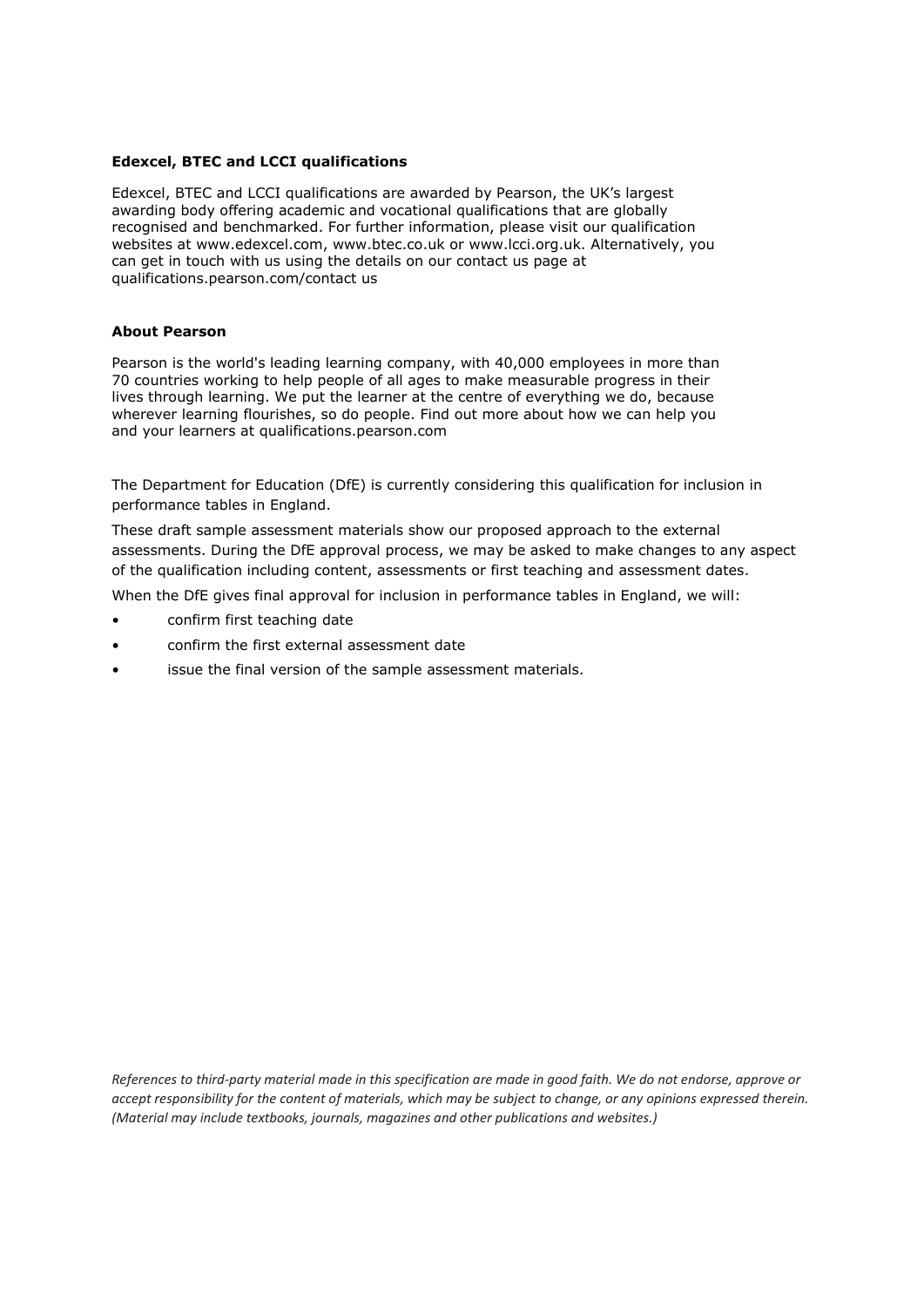| Write your name here                                                                                                                                                   |                                    |  |                    |                 |  |
|------------------------------------------------------------------------------------------------------------------------------------------------------------------------|------------------------------------|--|--------------------|-----------------|--|
| Surname                                                                                                                                                                | Other names                        |  |                    |                 |  |
| <b>Centre Number</b>                                                                                                                                                   | <b>Learner Registration Number</b> |  |                    |                 |  |
| Pearson BTEC Level 1 / Level 2 Award                                                                                                                                   |                                    |  |                    |                 |  |
| <b>Digital</b>                                                                                                                                                         |                                    |  | Level<br>1/2       |                 |  |
| <b>Information</b>                                                                                                                                                     |                                    |  | <b>Total Marks</b> |                 |  |
| <b>Technology</b>                                                                                                                                                      |                                    |  |                    | Assessment time |  |
| <b>Component 3: Effective Digital Working Practices</b><br>Pearson BTEC Level 1 / Level 2 Award in Digital Information<br>Technology                                   |                                    |  | 1 hour             |                 |  |
| Sample assessment material for first teaching September 2018<br>This booklet contains material for the completion of                                                   |                                    |  |                    | 30 mins         |  |
| the assessment under supervised conditions.                                                                                                                            |                                    |  |                    |                 |  |
| This booklet is specific to each series and this<br>material must only be issued to learners who have<br>been entered to undertake the task in the relevant<br>series. |                                    |  |                    |                 |  |
| This booklet should be kept securely until the start of<br>the 1 hour 30 minute supervised assessment period.                                                          |                                    |  |                    |                 |  |

Paper Reference (s) XXXX/XX PXXXXXA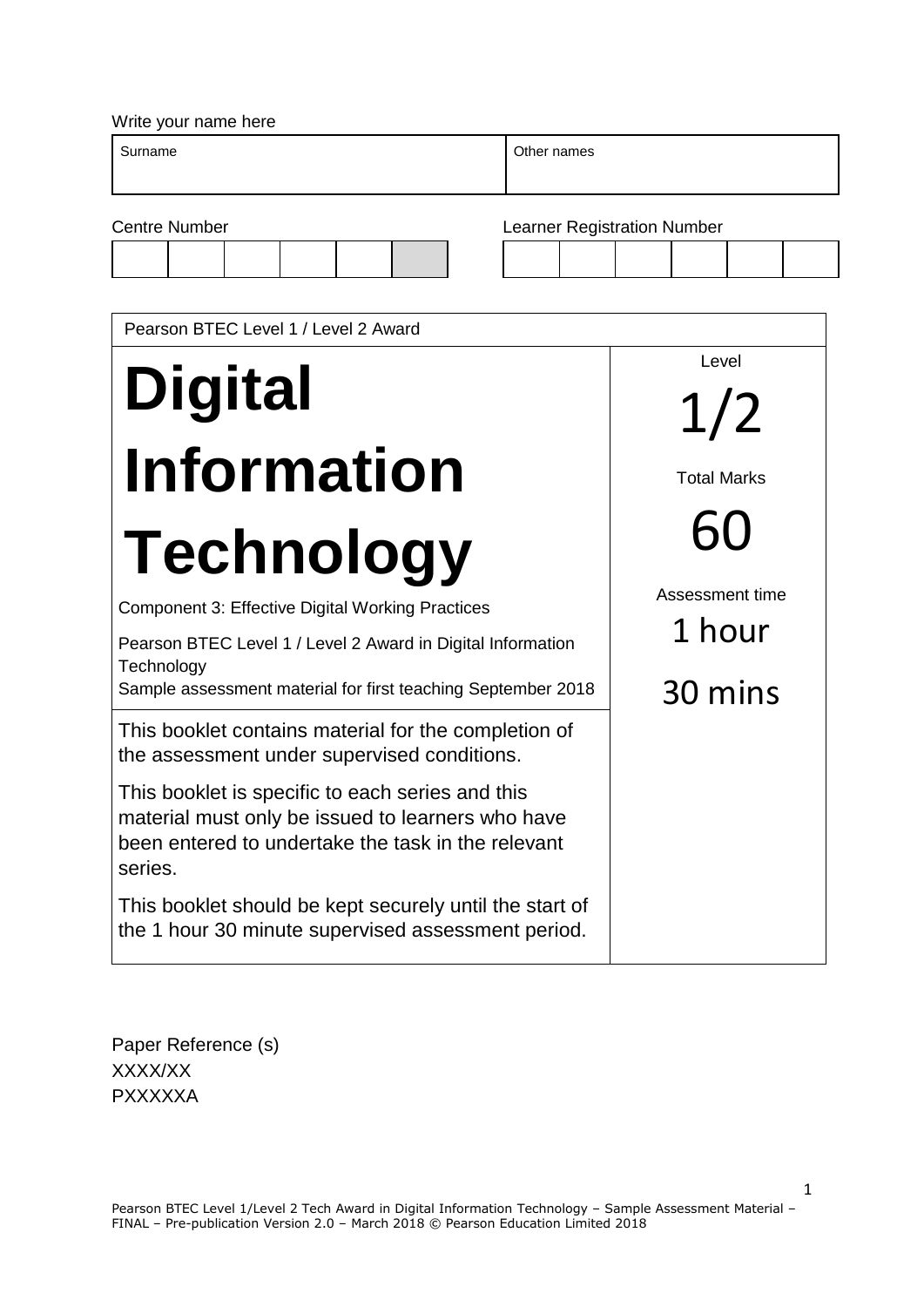#### **Answer ALL questions. Write your answers in the space provided.**

**Task 1:**

Andrea owns an indoor trampoline park.

(a) Customers can pay for their visit to the park on the park's website. However, the current website is not secure.

Give **two** potential threats to the customer of paying through a website.

 1.......................................................................................................................................... ............................................................................................................................................ 2......................................................................................................................................... ............................................................................................................................................

Andrea has decided to make the website secure and more accessible.

(b) Explain **one** security feature that could be added to the new website to make it more secure.

.............................................................................................................................................. .............................................................................................................................................. .............................................................................................................................................. ..............................................................................................................................................

**(2)**

**(2)**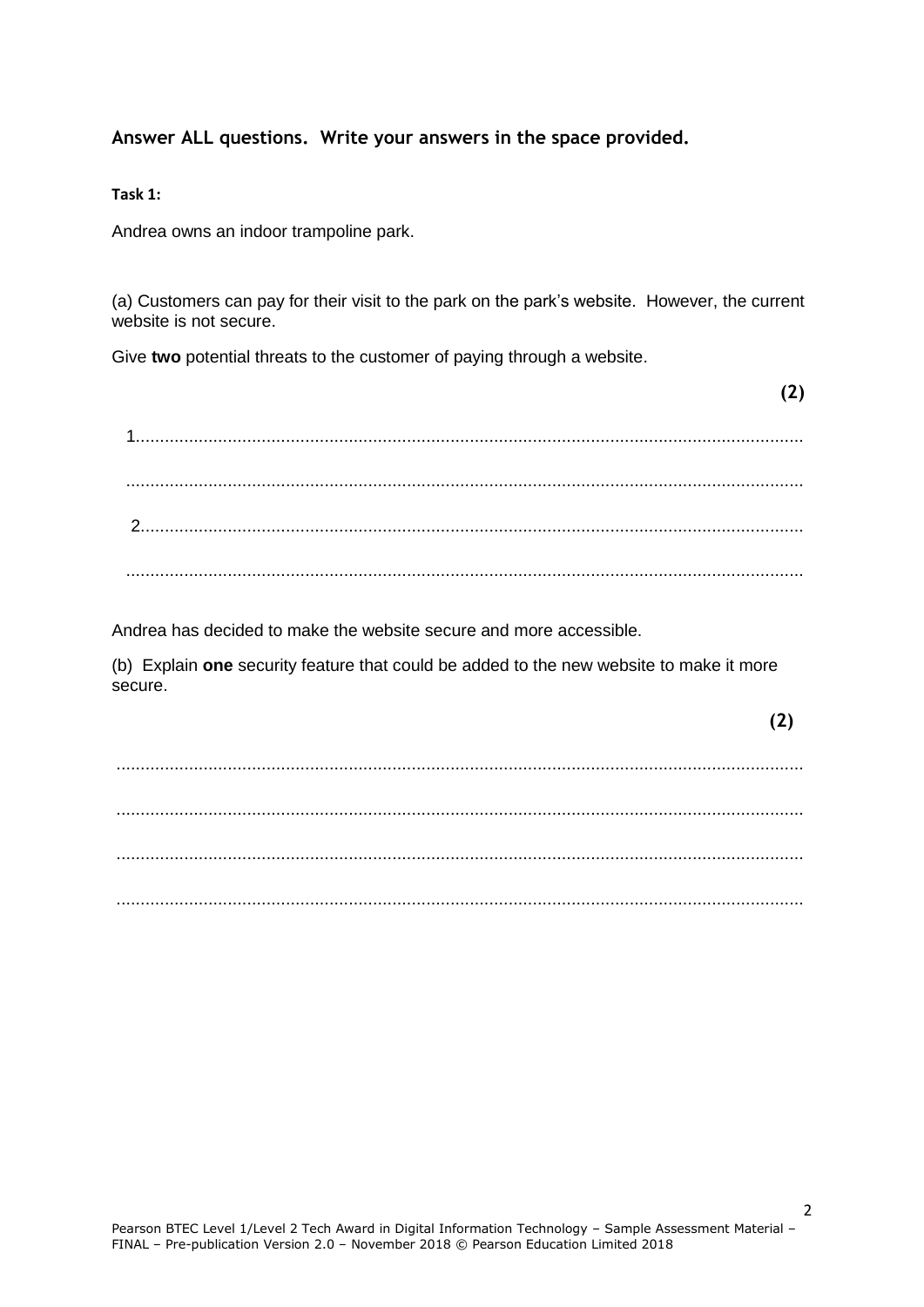(c) Explain one accessibility feature that the improved website could use for a specific customer need.

The park has recently lost data due to an employee accidentally deleting customer records. (d) Explain one way that the deletion of records could have been prevented.

 $(2)$ 

 $(2)$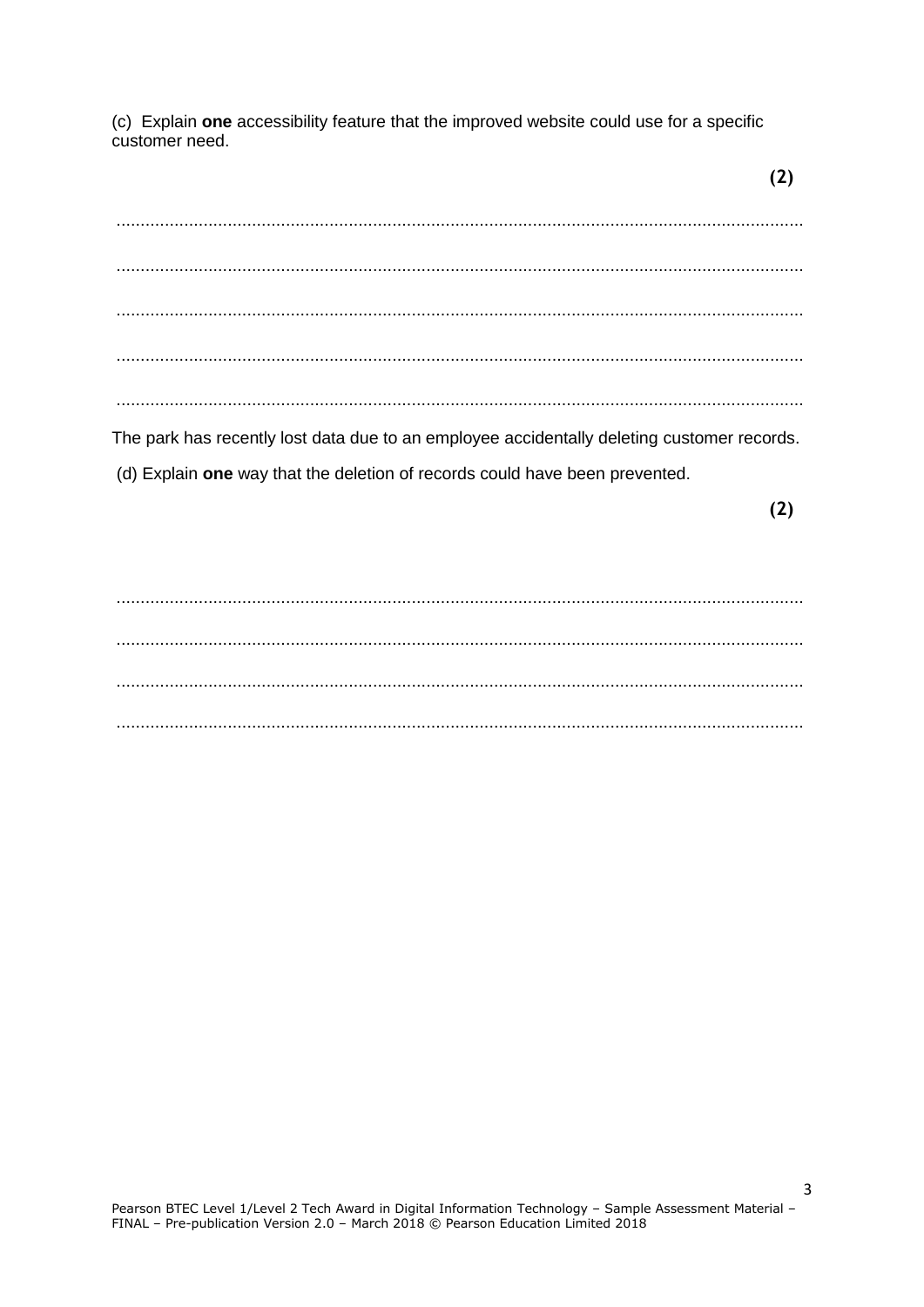Andrea has now decided to back up her data using cloud storage. She will be using a service provider to store her data.

(e) Explain two benefits to the park of using a service provider.

Total for Task  $1 = 12$  marks

 $(4)$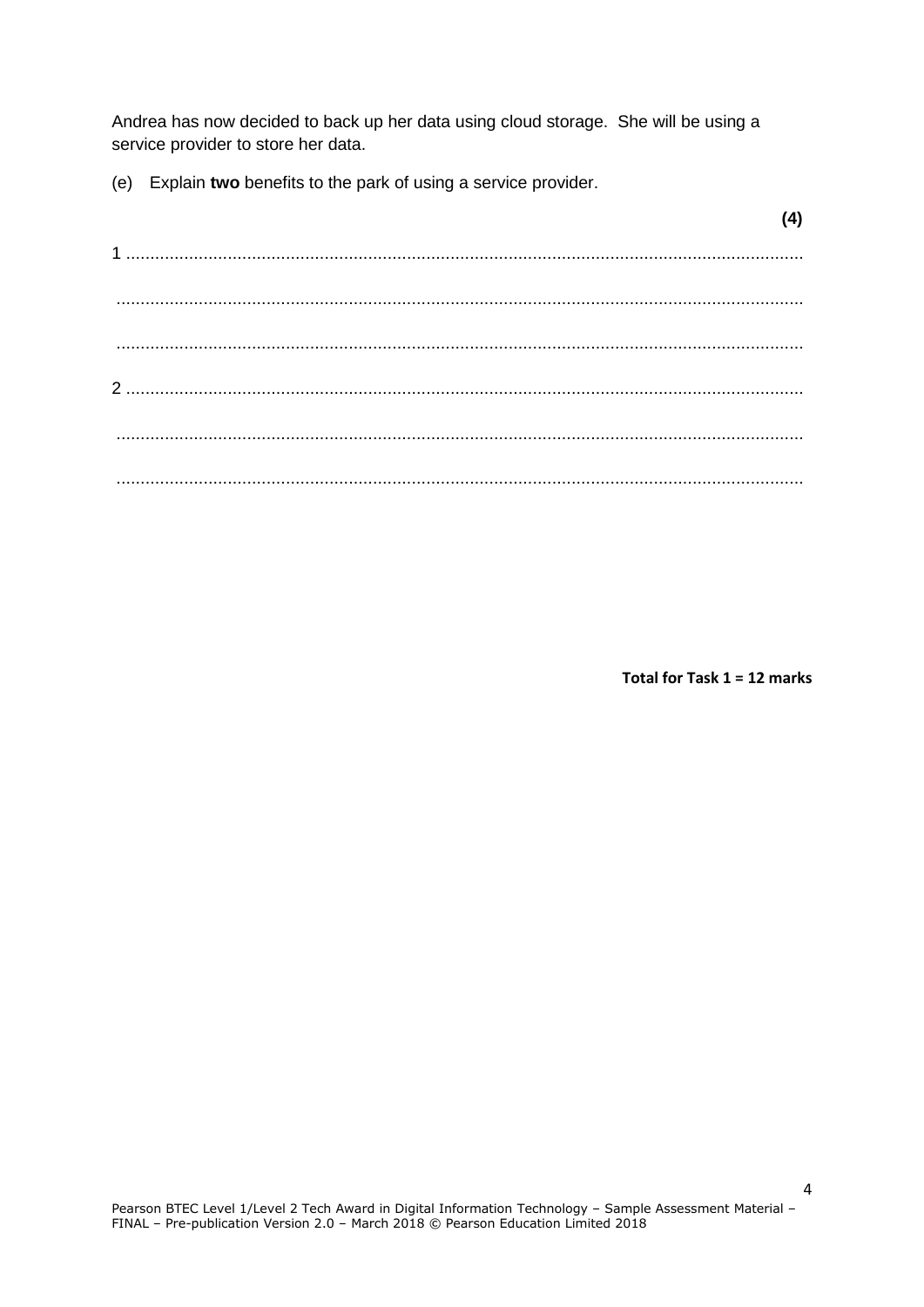#### **Task 2:**

PublishShare is a publishing company.

The company uses a range of digital systems to support its business.

(a) Explain how PublishShare could personalise advertisements for its customers when they are visiting their website.

.............................................................................................................................................. .............................................................................................................................................. .............................................................................................................................................. .............................................................................................................................................. ..............................................................................................................................................

PublishShare's customers require an account to buy products. Their account contains personal information.

PublishShare wants to pass this information to another company to analyse.

(b) Explain what PublishShare would need to do to make sure they comply with data protection laws.

.............................................................................................................................................. .............................................................................................................................................. ..............................................................................................................................................

**(2)**

**(2)**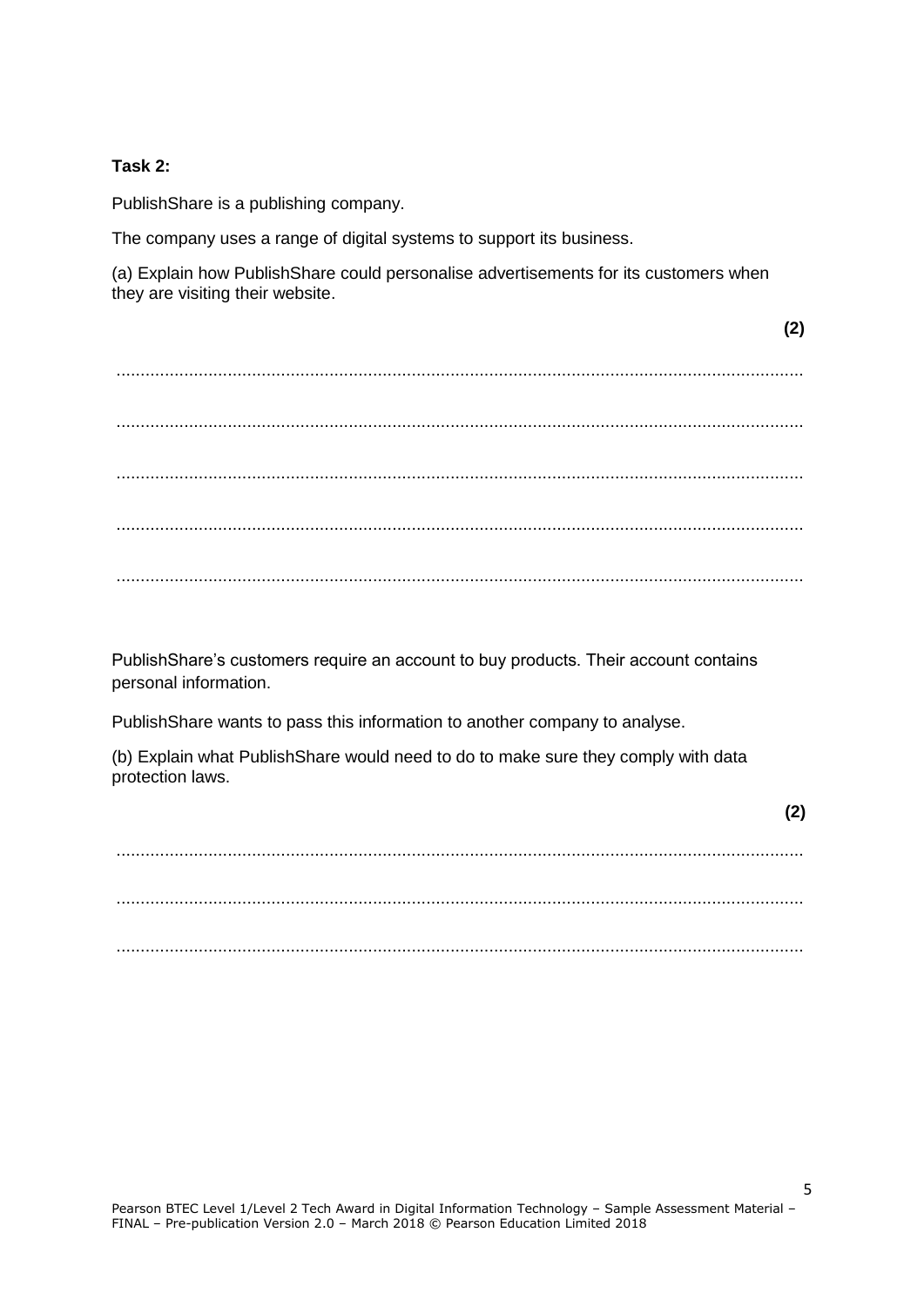PublishShare works with writers from all over the world. They use cloud computing technologies for employees and writers to collaborate.

(c) Annotate the diagram to explain how **two** different features of this cloud computing system can be used to aid collaboration.

Your annotation should include the identification of each feature and an explanation to show how the feature can be used to aid collaboration. An example has been provided

| <b>Book Title</b>                                                                         | File Edit View Comment                                                                               | Share                          |
|-------------------------------------------------------------------------------------------|------------------------------------------------------------------------------------------------------|--------------------------------|
| D<br><b>UserA</b>                                                                         | <b>Introduction</b><br>The latest publication in the series can be found<br>by visiting the website. | Updated 2 mins<br>ago by UserA |
| 2<br><b>UserB</b>                                                                         | <b>Chapter 1</b>                                                                                     |                                |
| User icons show all<br>collaborators who<br>else is currently<br>working on a<br>document |                                                                                                      |                                |

6

**(4)**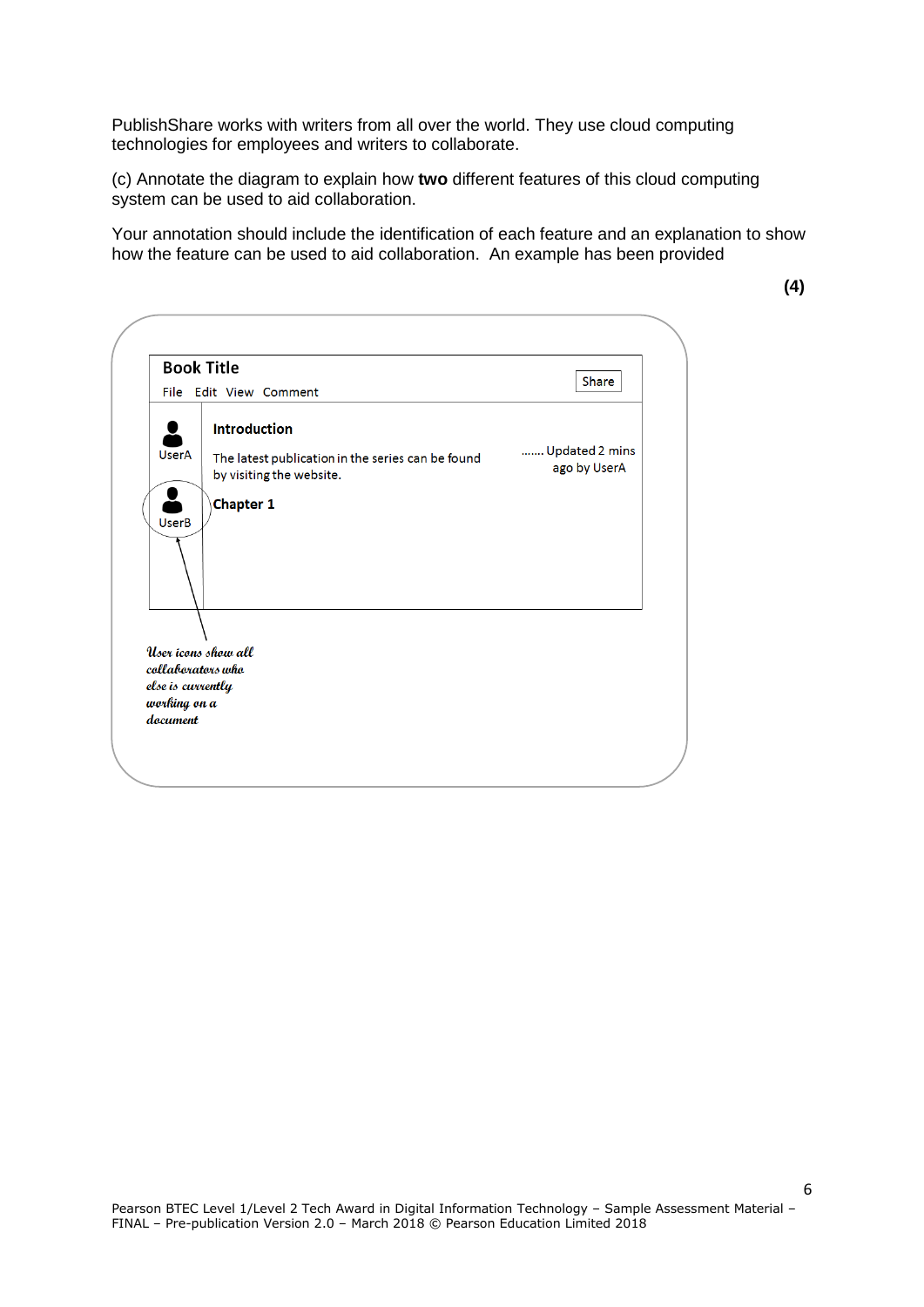The use of collaborative technologies will allow PublishShare's employees to work from home.

(d) Explain two benefits to PublishShare of allowing its employees to work from home.

| Total for Task 2 = 12 marks |
|-----------------------------|

 $(4)$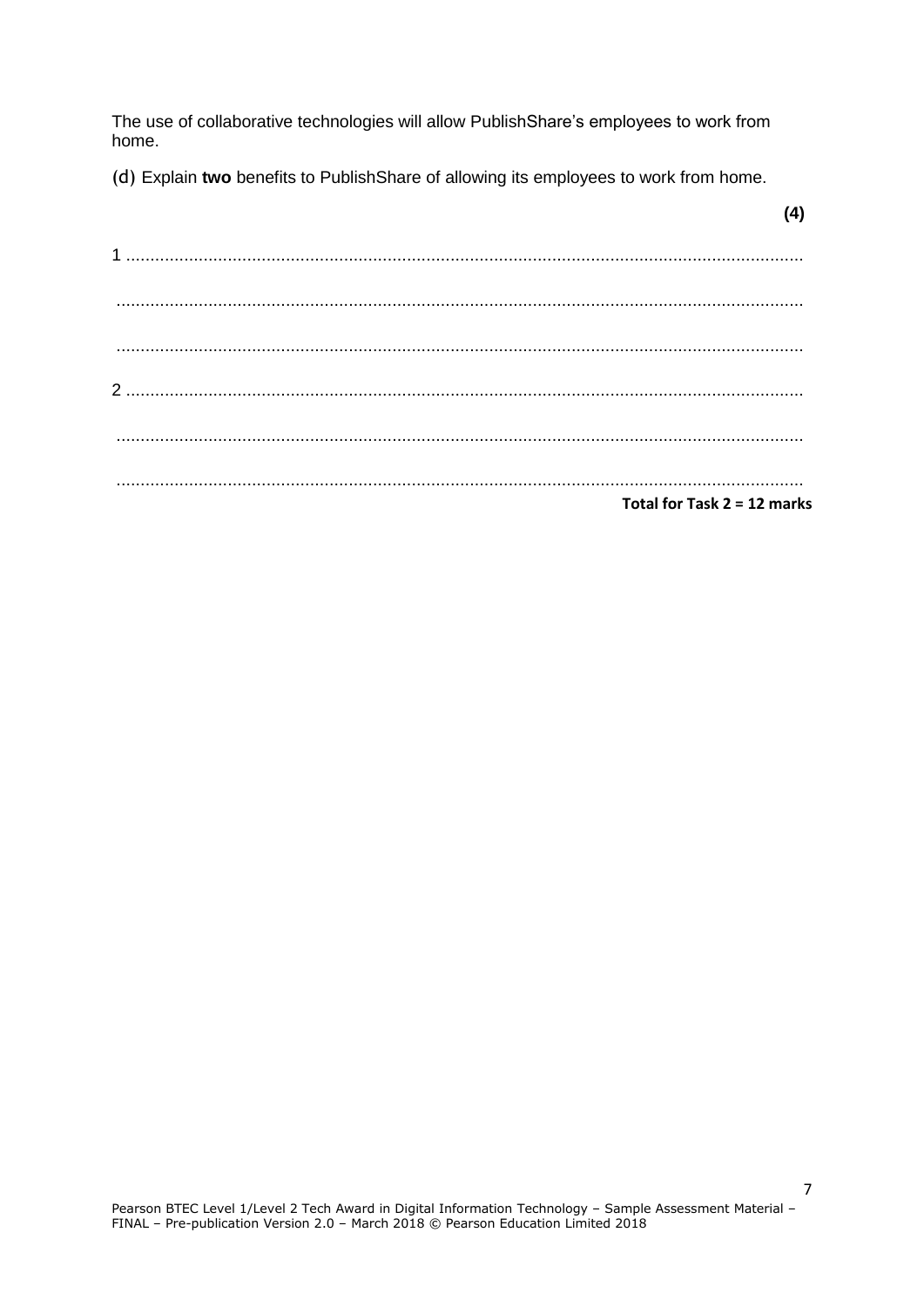#### Task  $3<sup>1</sup>$

Chocawoca is a confectionary manufacturer that makes high quality sweets and chocolates that they sell in their shops and online.

Chocawoca's recipes are protected by intellectual property rights.

(a) Explain how one method of intellectual property rights protection will help Chocawoca protect its recipes.

 $(2)$ 

 $(4)$ 

Chocawoca's recipes are kept on secure servers in their secret recipe rooms and only certain staff have access to these recipes. They are concerned about the internal threats to this vital data

(b) Explain two possible internal threats to Chocawoca's recipes.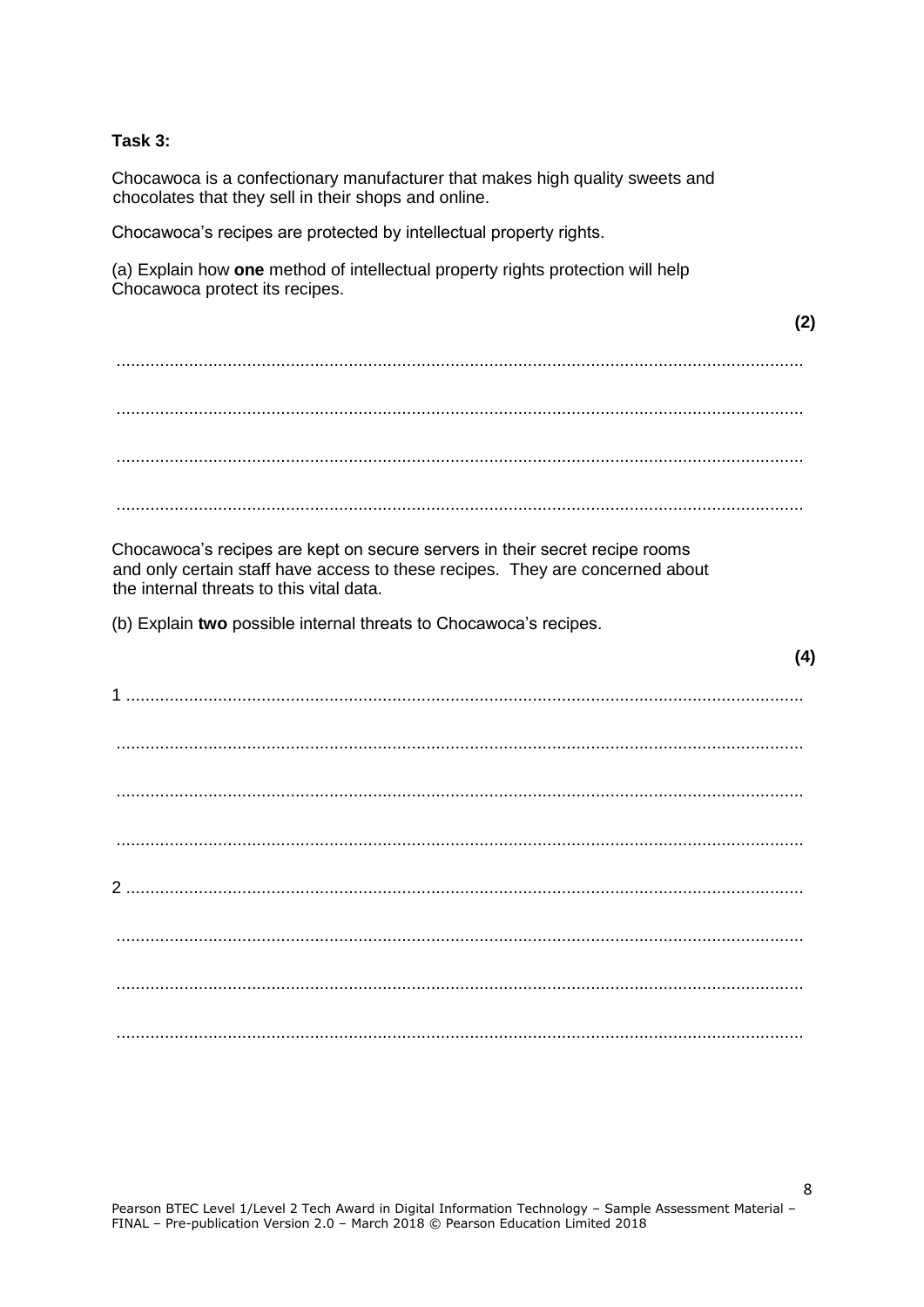At present, staff who work at Chocawoca use a card entry system to gain access to their secret recipe rooms, cards are swiped at the entrance. They are considering changing this to use a biometric system as they think this will improve security.

(c) Explain two benefits of biometric systems to Chocawoca.

 $(4)$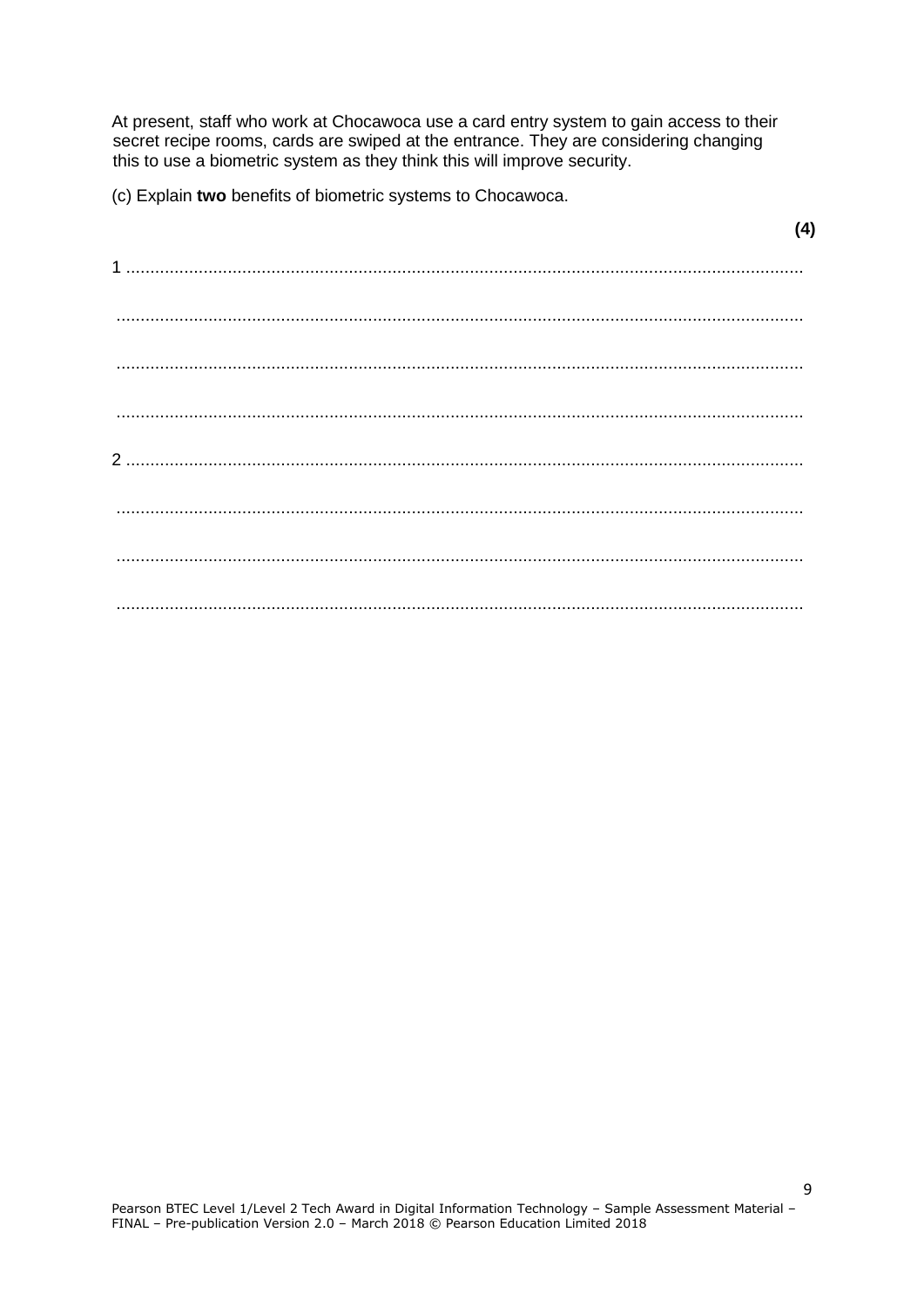(d) Chocawoca want to find the average number of chocolate bars eaten per week by children in different parts of the country.

Figure 1 shows a completed data collection form that they used for their online survey.

Chocawoca Limited

Help us find the nation's favourite chocolate bar by answering a few questions.

| Name           | <b>Fred Wilson</b> |                | Date 15-06-2018            |      |
|----------------|--------------------|----------------|----------------------------|------|
| <b>Address</b> | 19 Pine Close      |                | -------------------------- |      |
| Post Code      | <b>PS39 4AB</b>    |                |                            |      |
| Gender (m/f)   | m                  | Date of birth: |                            |      |
| Weight (Kg)    | 420                | D              | м                          | v    |
| Height (cm)    | 150                | 22             | 11                         | 1985 |

How many chocolate bars did you eat last week? .................................

Tick the box, if you eat this type of chocolate bar.

| <b>Fruity Bar</b> | <b>Coconut Bar</b> |  |
|-------------------|--------------------|--|
| <b>Nutty Bar</b>  | Cookie Bar         |  |
| <b>Plain Bar</b>  | <b>Toffee Bar</b>  |  |

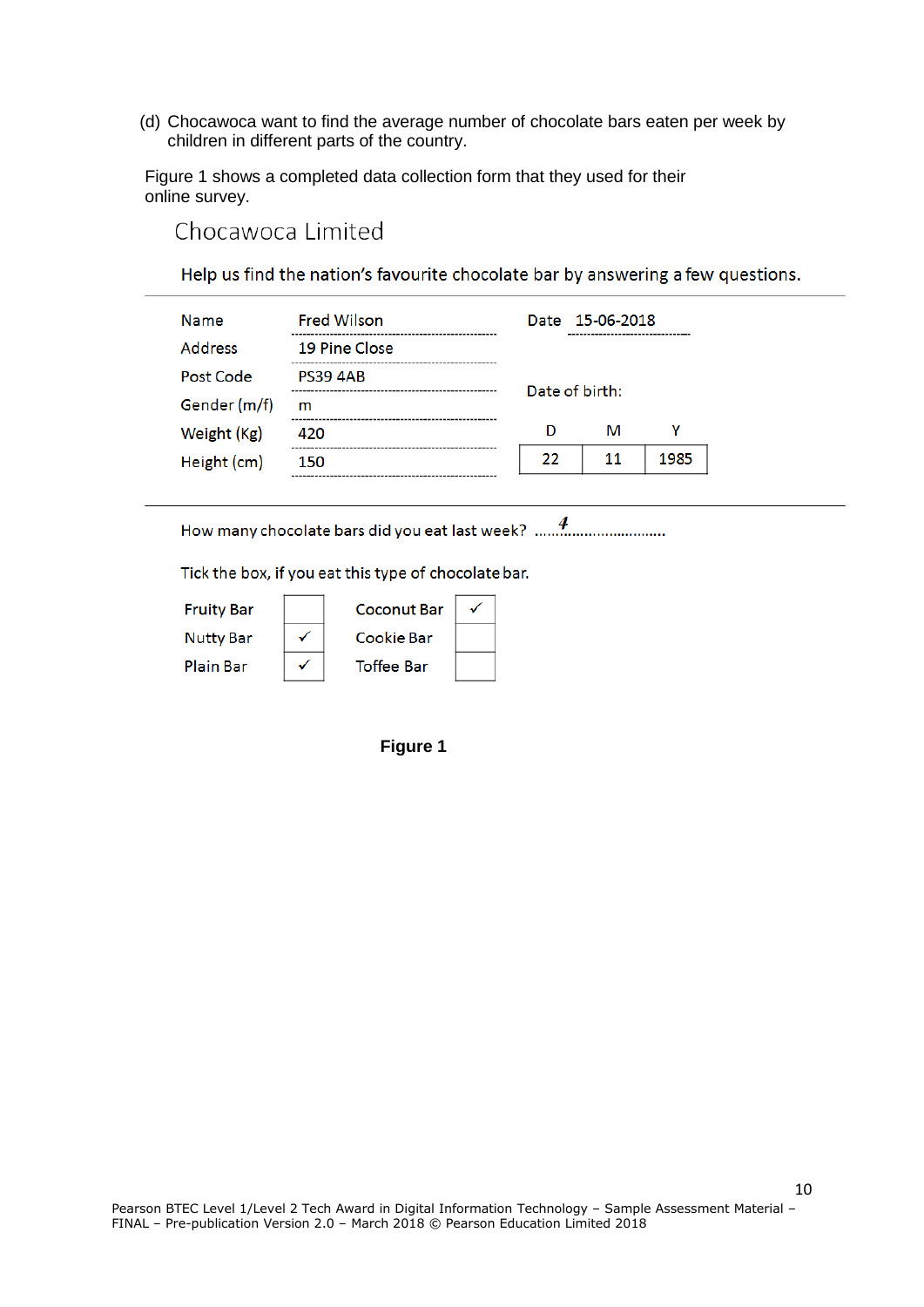Chocawoca is concerned that this form breaches data protection principles.

Discuss the changes they could make to the form to comply with data protection principles.

 $(6)$ 

Total for Task 3 = 16 marks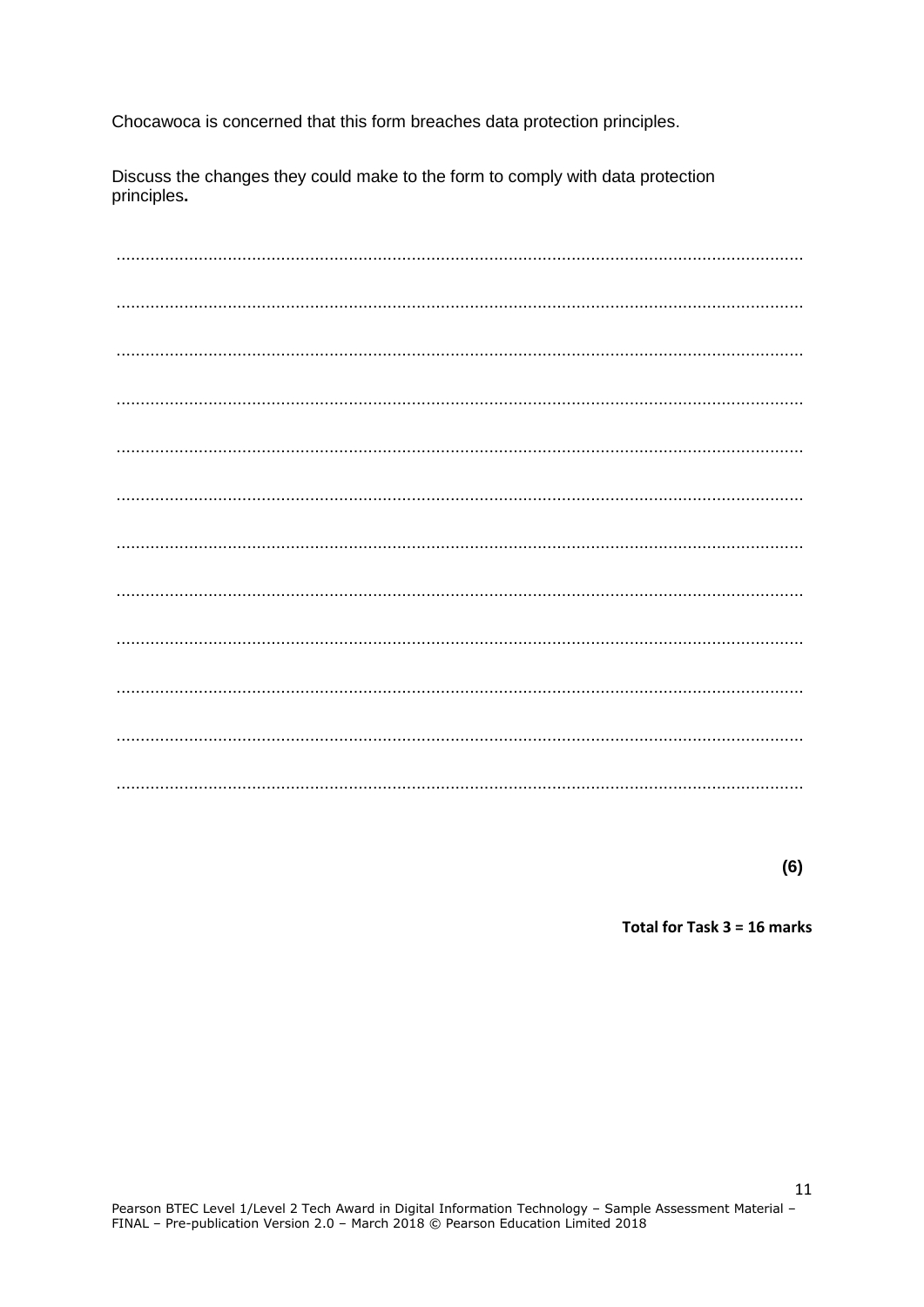#### **Task 4:**

TechnoWhizz is a technology development company based in London that makes a range of digital systems, devices and apps.

They are considering using ethical hackers to help protect their systems, devices and apps.

Hackers are categorised using a range of hat colours.

(a) Explain **one** benefit of using a white hat hacker.

.............................................................................................................................................. .............................................................................................................................................. ..............................................................................................................................................

(**2)**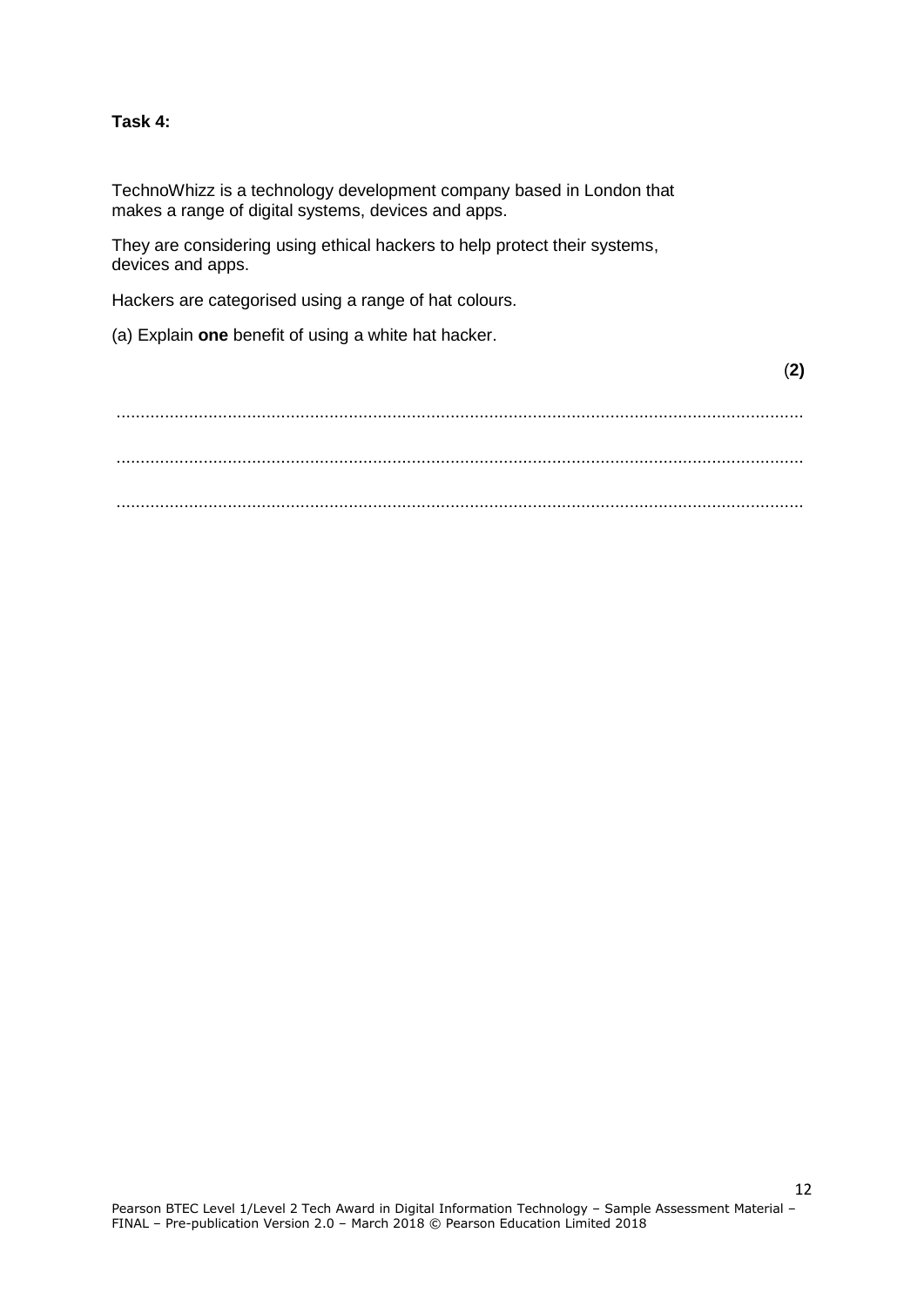TechnoWhizz wants to introduce a video streaming service to provide content for their devices.

(b) Describe how 'Net neutrality' will help TechnoWhizz compete with more established video streaming services.

 $(3)$ 

13

TechnoWhizz also have offices in New York, Hong Kong and Sydney. Their latest project is developing a new smartphone and designers from all offices will be involved. (c) Discuss how modern technologies can be used to help the company manage this project.  $(6)$ 

Pearson BTEC Level 1/Level 2 Tech Award in Digital Information Technology - Sample Assessment Material -FINAL - Pre-publication Version 2.0 - March 2018 © Pearson Education Limited 2018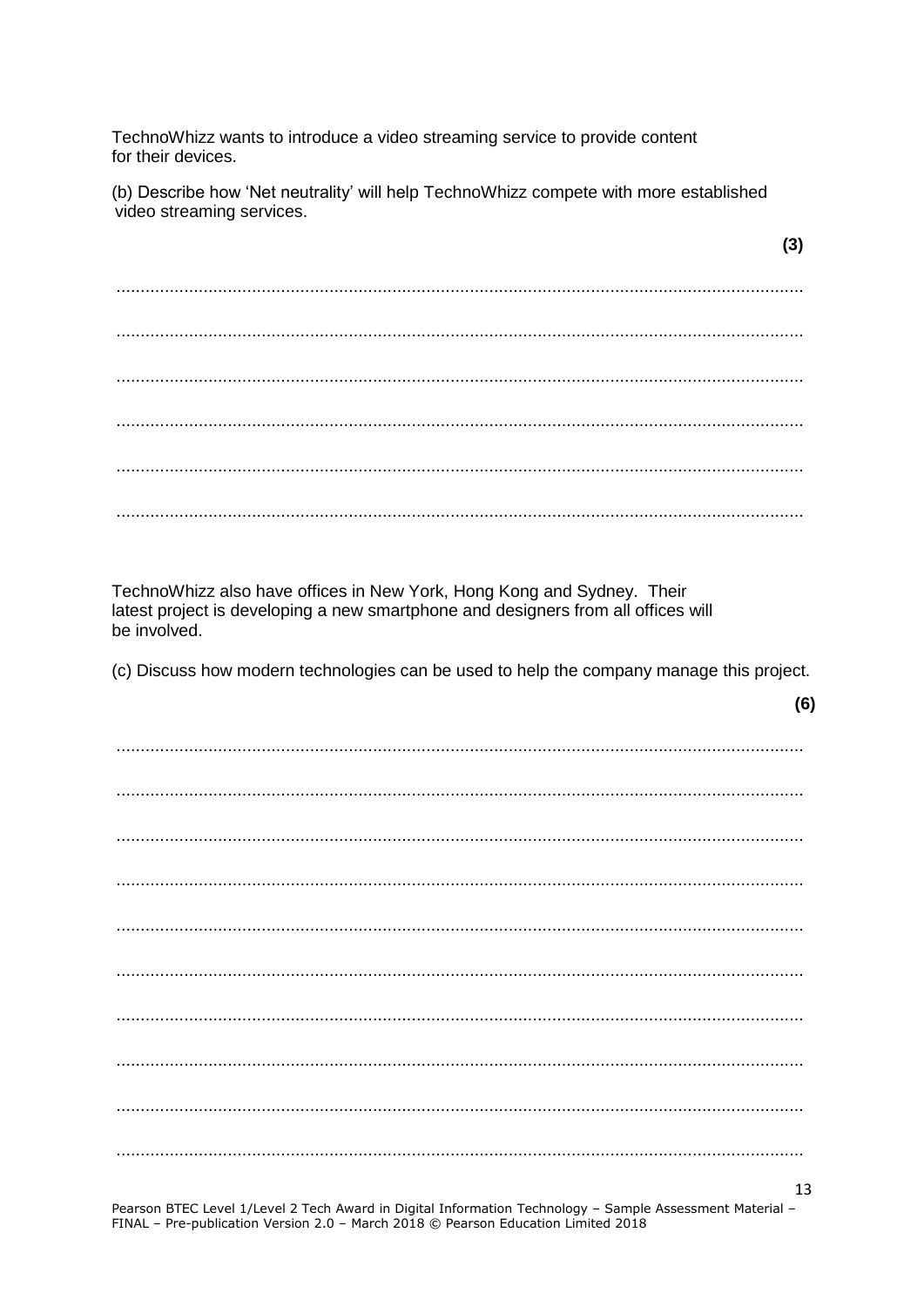TechnoWhizz are considering the following projects to improve their use of digital systems:

- Project 1: Providing all employees with new devices for accessing and  $\bullet$ using the cloud services.
- Project 2: Power off all systems outside working hours  $\bullet$
- Project 3: Distributing internal documents using only electronic methods.  $\bullet$

(d) Evaluate the risks each project would have to Technowhizz and which project would have the most positive impact.

| $\begin{minipage}{0.5\textwidth} \centering \begin{tabular}{ c c c c c c } \hline \multicolumn{1}{ c }{0.5\textwidth} \centering \centering \end{tabular} \end{minipage} \end{minipage} \begin{minipage}{0.5\textwidth} \centering \begin{tabular}{ c c c c c } \hline \multicolumn{1}{ c }{0.5\textwidth} \centering \centering \end{tabular} \end{minipage} \end{minipage} \begin{minipage}{0.5\textwidth} \centering \begin{tabular}{ c c c c c } \hline \multicolumn{1}{ c }{0.5\text$                                                                                                                            |  |
|-----------------------------------------------------------------------------------------------------------------------------------------------------------------------------------------------------------------------------------------------------------------------------------------------------------------------------------------------------------------------------------------------------------------------------------------------------------------------------------------------------------------------------------------------------------------------------------------------------------------------|--|
| $\begin{minipage}{0.5\textwidth} \centering \begin{tabular}{ c c c c c } \hline \multicolumn{1}{ c }{0.5\textwidth} \centering \centering \end{tabular} \end{minipage} \end{minipage} \begin{minipage}{0.5\textwidth} \centering \begin{tabular}{ c c c c } \hline \multicolumn{1}{ c }{0.5\textwidth} \centering \centering \end{tabular} \end{minipage} \end{minipage} \caption{A system of the model of the model. The model of the model of the model. The model of the model of the model. The model of the model of the model of the model. The model of the model of the model of the model. The model of the$ |  |
|                                                                                                                                                                                                                                                                                                                                                                                                                                                                                                                                                                                                                       |  |
|                                                                                                                                                                                                                                                                                                                                                                                                                                                                                                                                                                                                                       |  |
|                                                                                                                                                                                                                                                                                                                                                                                                                                                                                                                                                                                                                       |  |
|                                                                                                                                                                                                                                                                                                                                                                                                                                                                                                                                                                                                                       |  |
|                                                                                                                                                                                                                                                                                                                                                                                                                                                                                                                                                                                                                       |  |
|                                                                                                                                                                                                                                                                                                                                                                                                                                                                                                                                                                                                                       |  |
|                                                                                                                                                                                                                                                                                                                                                                                                                                                                                                                                                                                                                       |  |

Pearson BTEC Level 1/Level 2 Tech Award in Digital Information Technology - Sample Assessment Material -FINAL - Pre-publication Version 2.0 - March 2018 © Pearson Education Limited 2018

 $(9)$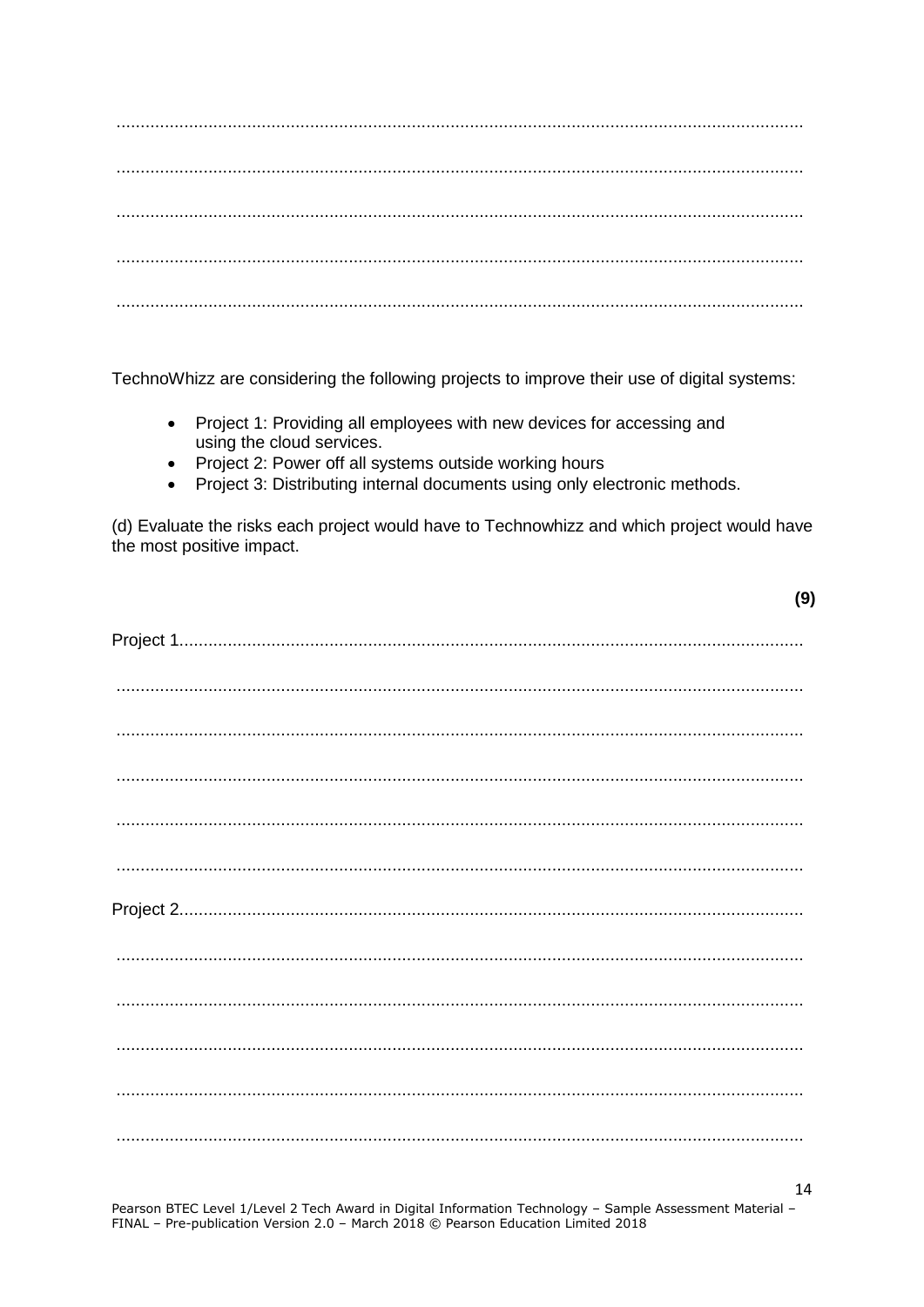Total for Task 4 = 20 marks

**Total for Assessment = 60 marks**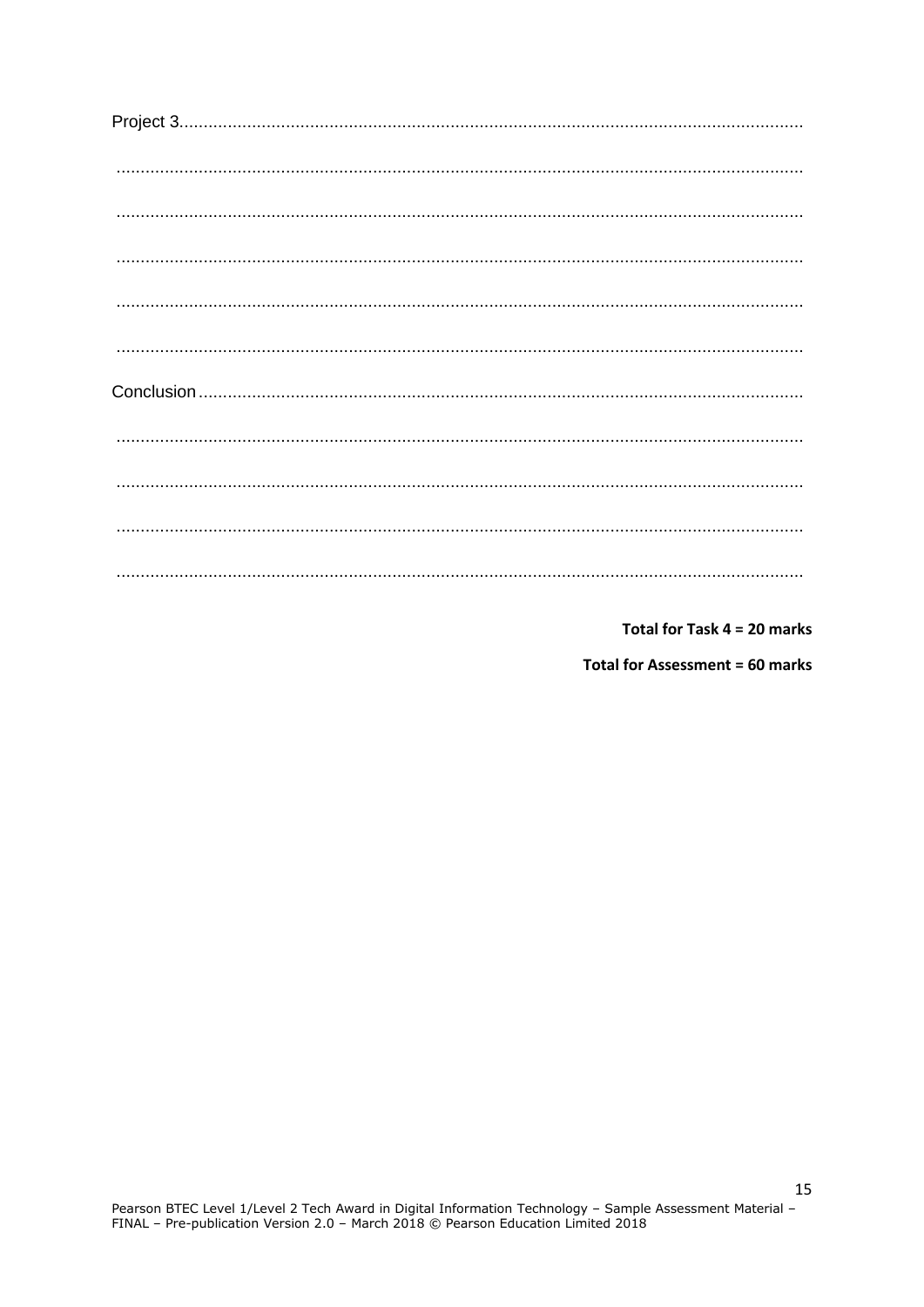## **Component 3: Effective Digital Working Practices - Sample mark scheme**

### **General Marking Guidance**

- All candidates must receive the same treatment. Examiners must mark the first candidate in exactly the same way as they mark the last.
- Mark schemes should be applied positively. Candidates must be rewarded for what they have shown they can do rather than penalised for omissions.
- Examiners should mark according to the mark scheme not according to their perception of where the grade boundaries may lie.
- All marks on the mark scheme should be used appropriately.
- All the marks on the mark scheme are designed to be awarded. Examiners should always award full marks if deserved, i.e. if the answer matches the mark scheme. Examiners should also be prepared to award zero marks if the candidate's response is not worthy of credit according to the mark scheme.
- Where some judgment is required, mark schemes will provide the principles by which marks will be awarded and exemplification may be limited.
- When examiners are in doubt regarding the application of the mark scheme to a candidate's response, the team leader must be consulted.
- Crossed out work should be marked UNLESS the candidate has replaced it with an alternative response.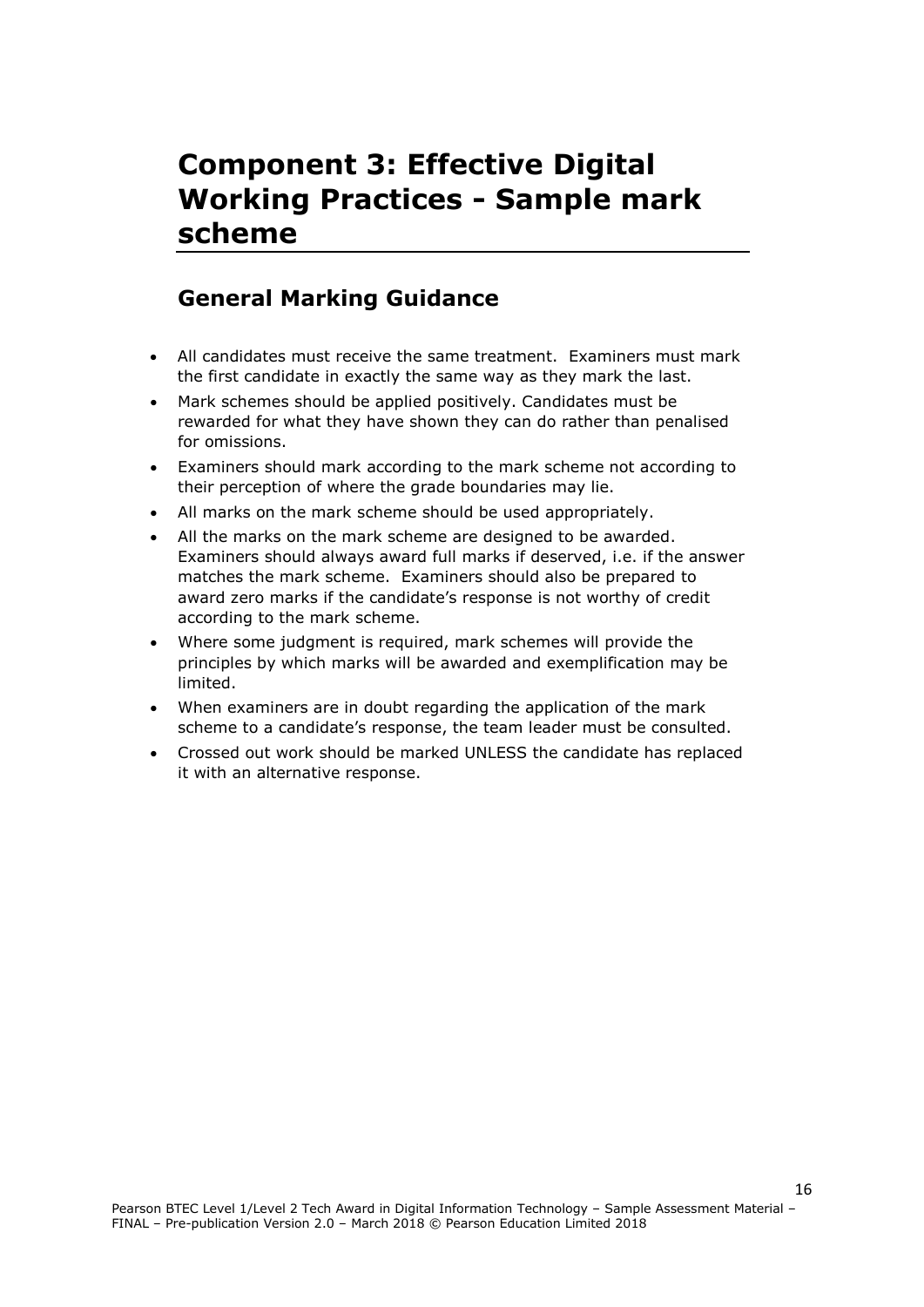| Question<br>Number | Answer                                                                                                                                                                                                                 | <b>Additional Guidance</b> | Mark |
|--------------------|------------------------------------------------------------------------------------------------------------------------------------------------------------------------------------------------------------------------|----------------------------|------|
| 1(a)               | Any two from the following:<br>Personal information can be stolen (1)<br>Customers identification can be used for other purposes (1)<br>Payment details can be replicated (1)<br>Accept any other appropriate response |                            |      |

| Question<br>Number | Answer                                                                                                                                                                                                                                                                                | <b>Additional Guidance</b>                                                                                                                  | Mark |
|--------------------|---------------------------------------------------------------------------------------------------------------------------------------------------------------------------------------------------------------------------------------------------------------------------------------|---------------------------------------------------------------------------------------------------------------------------------------------|------|
| 1(b)               | An explanation such as:<br>Add HTTPS to the website (1) so that data is encrypted when processing payments/<br>personal information (1)<br>Add two factor authentication to the website (1) so that personal information/<br>payment details are always confirmed by the customer (1) | Award one mark for a<br>feature and one mark for a<br>linked justification of that<br>feature<br>feature and explanation may be<br>reversed |      |
|                    | Accept any other appropriate response                                                                                                                                                                                                                                                 |                                                                                                                                             |      |

| Question<br>Number | Answer                                                                                                                                                                                                                                                 | <b>Additional Guidance</b>                                                                    | Mark |
|--------------------|--------------------------------------------------------------------------------------------------------------------------------------------------------------------------------------------------------------------------------------------------------|-----------------------------------------------------------------------------------------------|------|
| 1(c)               | An explanation such as:<br>Change font/text size (1) so that visually impaired customers can read the screen (1)<br>$\bullet$<br>Change the size of the buttons/widgets (1) so that customers with a disability can<br>$\bullet$<br>access the website | Award one mark for a<br>feature and one mark for a<br>linked justification of that<br>feature |      |
|                    | Accept any other appropriate response                                                                                                                                                                                                                  | feature and explanation may be<br>reversed                                                    |      |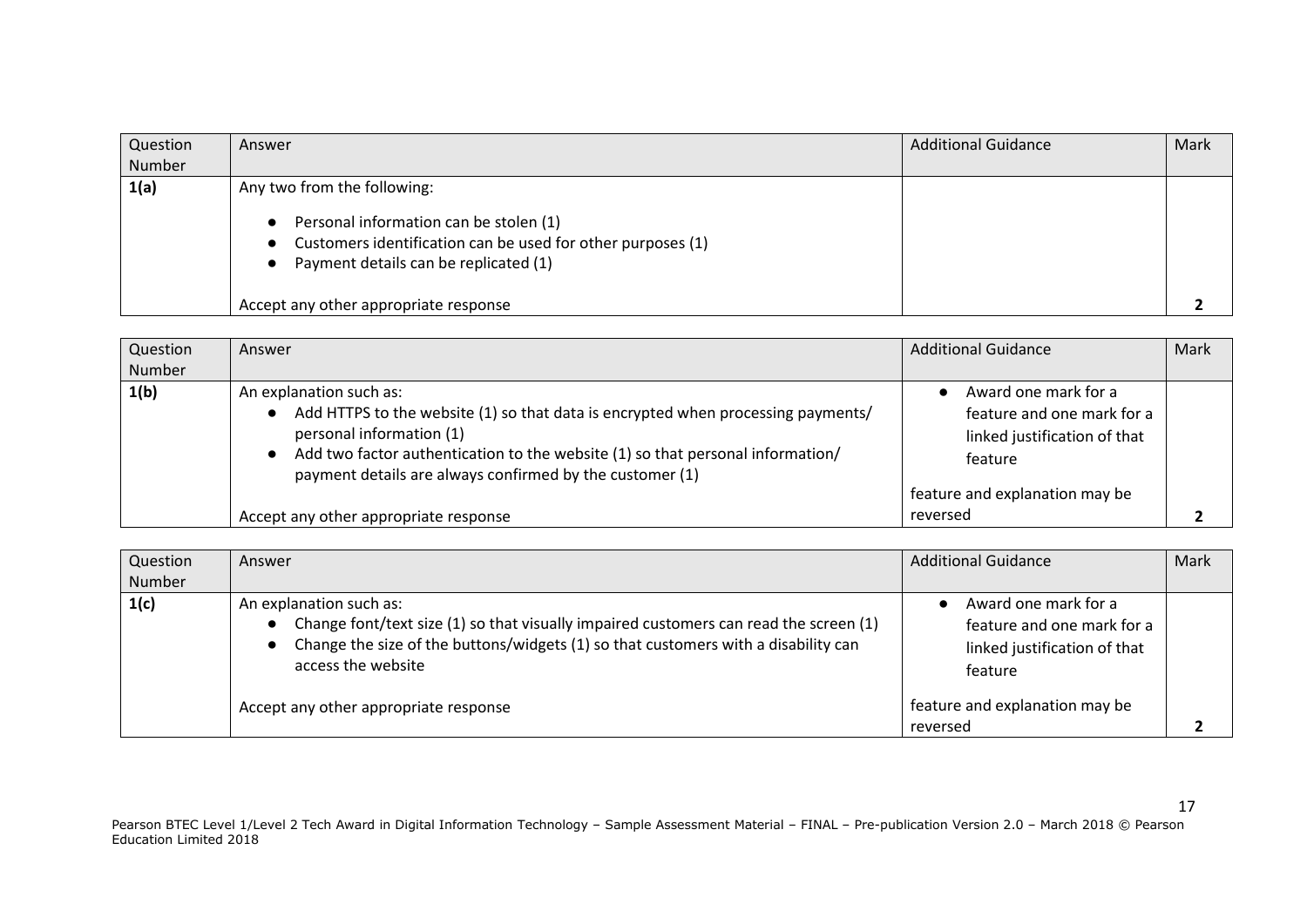| Question | Answer                                                                                                                         | <b>Additional Guidance</b>                           | Mark |
|----------|--------------------------------------------------------------------------------------------------------------------------------|------------------------------------------------------|------|
| Number   |                                                                                                                                |                                                      |      |
| 1(d)     | A explanation of a way such as:                                                                                                | Award one mark for a way<br>$\bullet$                |      |
|          | Setting levels of permissions/access (1) so that employees cannot delete data (1)                                              | and one mark for a linked<br>explanation of that way |      |
|          | Onscreen warning prompt to employees when they are deleting data (1) requiring<br>employees to confirm deletion of records(1)  | way and explanation may be<br>reversed               |      |
|          | Provide staff training on responsible use of IT systems (1) so that they fully<br>understand the impact of deleting records(1) |                                                      |      |
|          | Accept any other appropriate response                                                                                          |                                                      |      |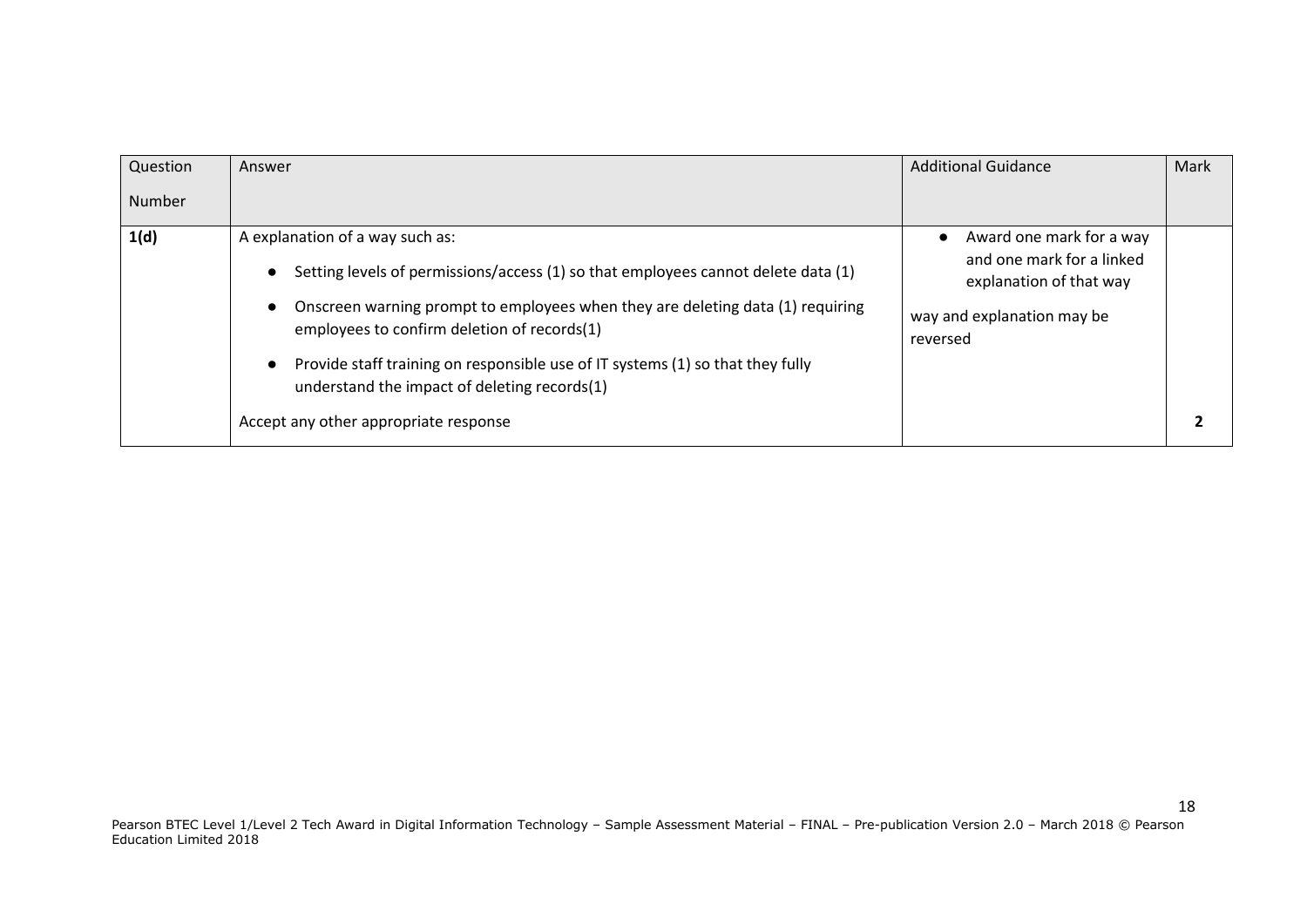| Question      | Answer                                                                                                                                                                                                                                                                                               | <b>Additional Guidance</b>                                                                  | Mark |
|---------------|------------------------------------------------------------------------------------------------------------------------------------------------------------------------------------------------------------------------------------------------------------------------------------------------------|---------------------------------------------------------------------------------------------|------|
| <b>Number</b> |                                                                                                                                                                                                                                                                                                      |                                                                                             |      |
| 1(e)          | An explanation such as:<br>No need to hold an internal disaster recovery policy (1), because the<br>$\bullet$<br>service provider would have their own policy (1).<br>The data will be backed up at a different location (1) which protects it<br>if local systems are damaged (fire, flood etc) (1) | Award one mark for a<br>benefit and one mark for a<br>linked explanation of that<br>benefit |      |
|               | Access to data 24/7 (1) so that backups can be made/restore at any<br>time $(1)$                                                                                                                                                                                                                     | Benefit and explanation may be<br>reversed.                                                 |      |
|               | No need for maintenance $(1)$ so there is no need to employ IT staff $(1)$<br>Support available (1) so that technical issues can be resolved quickly<br>(1)                                                                                                                                          | Do not accept just benefits of<br>cloud                                                     |      |
|               | Accept any other appropriate response                                                                                                                                                                                                                                                                |                                                                                             |      |

**Total for Task 1 = 12 marks**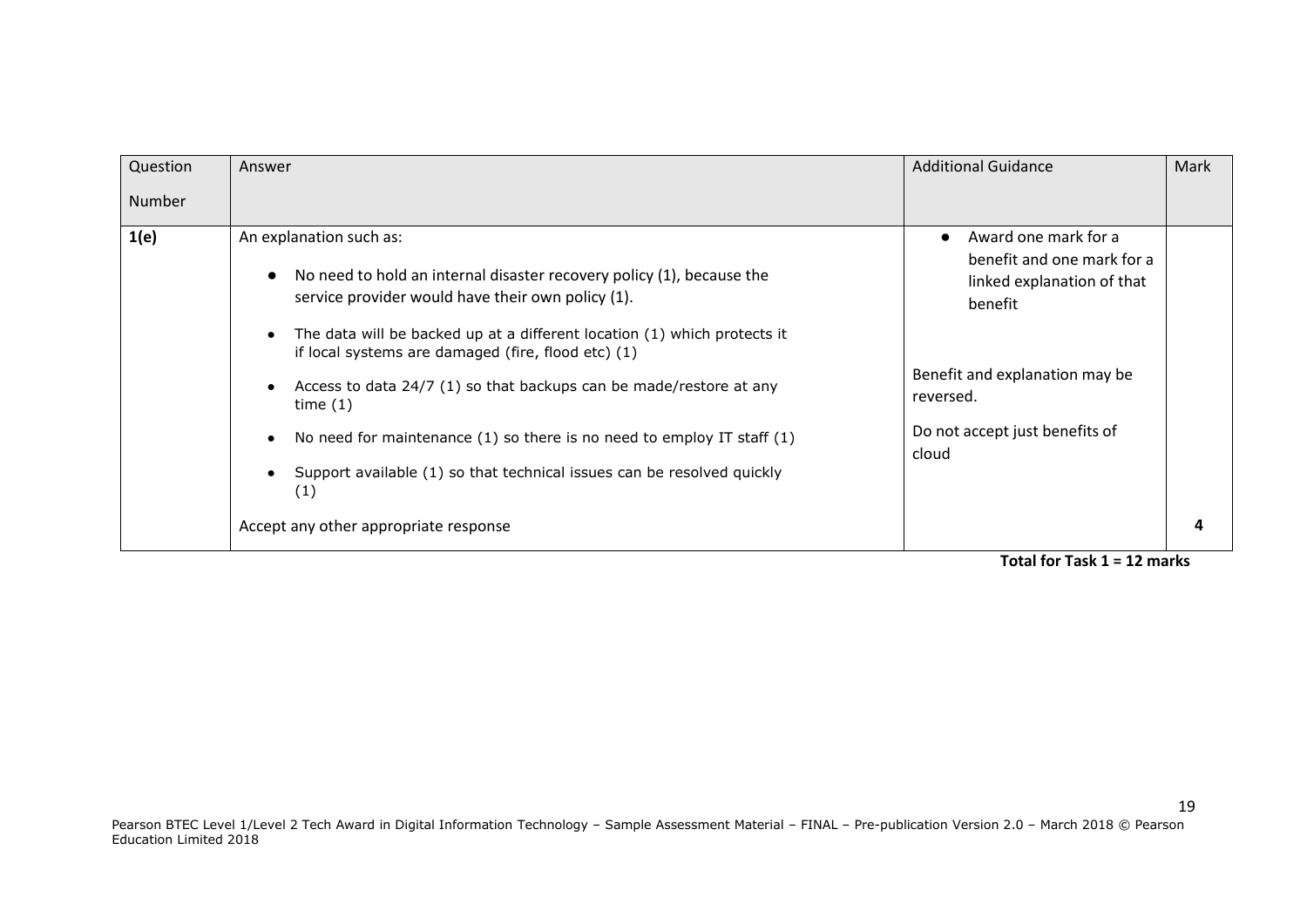| Question<br>Number | Answer                                                                                                                                                                                                                                  | <b>Additional Guidance</b>                                                                                                                   | Mark |
|--------------------|-----------------------------------------------------------------------------------------------------------------------------------------------------------------------------------------------------------------------------------------|----------------------------------------------------------------------------------------------------------------------------------------------|------|
| 2(a)               | Any one explanation such as:<br>Use cookies(1) to collect customers data/web browsing history (1)<br>$\bullet$<br>Allow customers to create user accounts(1) to gather personal information(1)<br>Accept any other appropriate response | Award one mark for an<br>identification<br>and one mark for a linked<br>justification<br>identification and justifcation may<br>be reversed. |      |

| Question<br><b>Number</b> | Answer                                                                                                                                                                                                                                                                                                                                                                                                          | <b>Additional Guidance</b>                                                                                                                     | Mark |
|---------------------------|-----------------------------------------------------------------------------------------------------------------------------------------------------------------------------------------------------------------------------------------------------------------------------------------------------------------------------------------------------------------------------------------------------------------|------------------------------------------------------------------------------------------------------------------------------------------------|------|
| 2(b)                      | Any one explanation such as:<br>The company would need to seek / express consent from its customers (1) because it is<br>$\bullet$<br>sharing personal data / making a change to its terms and conditions (1)<br>Alert the customer that there has been a change in the way their data will be used (1) and<br>ask them to give consent to share their information (1)<br>Accept any other appropriate response | • Award one mark for<br>an identification<br>and one mark for a<br>linked justification<br>identification and justifcation<br>may be reversed. |      |
|                           |                                                                                                                                                                                                                                                                                                                                                                                                                 |                                                                                                                                                |      |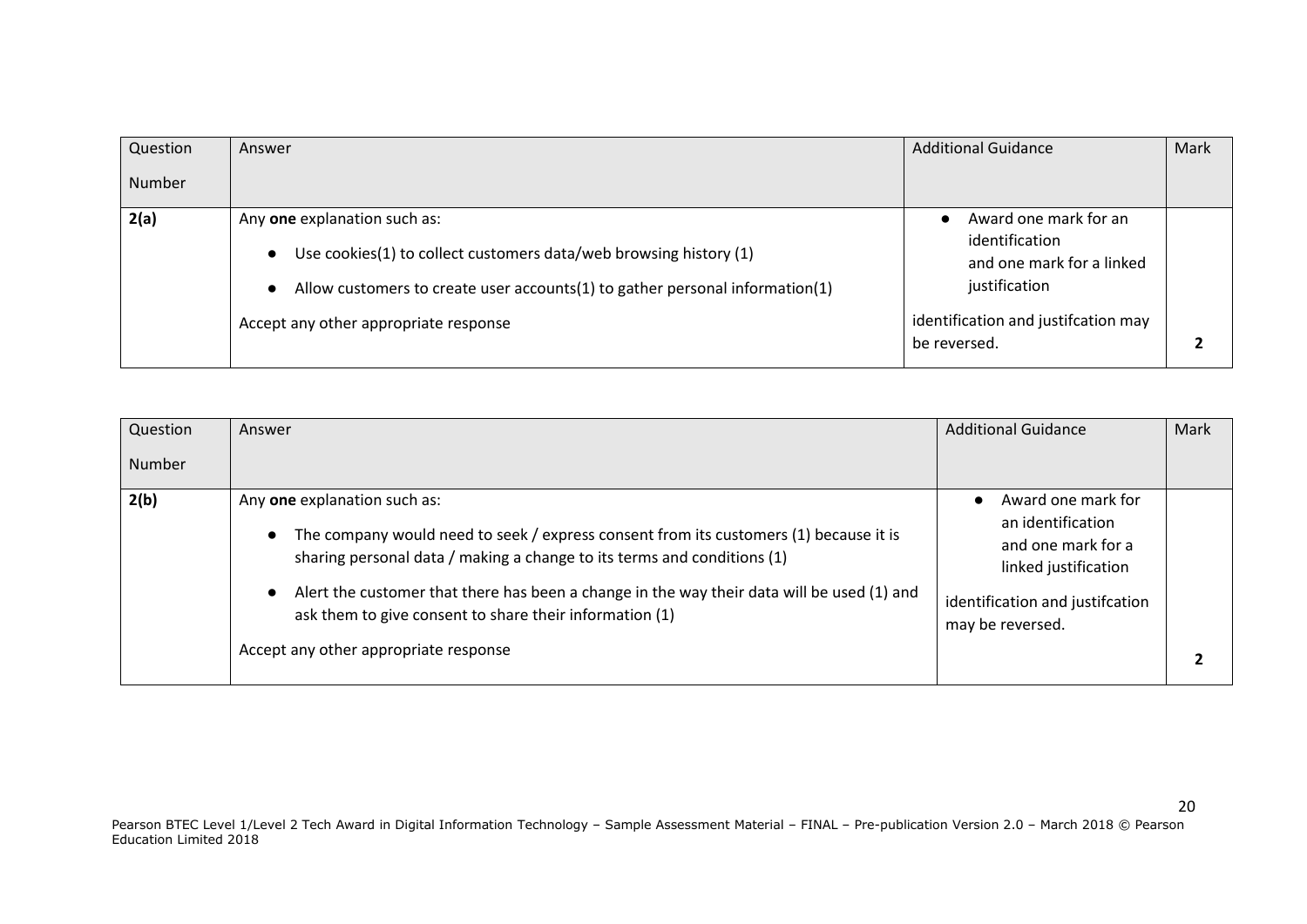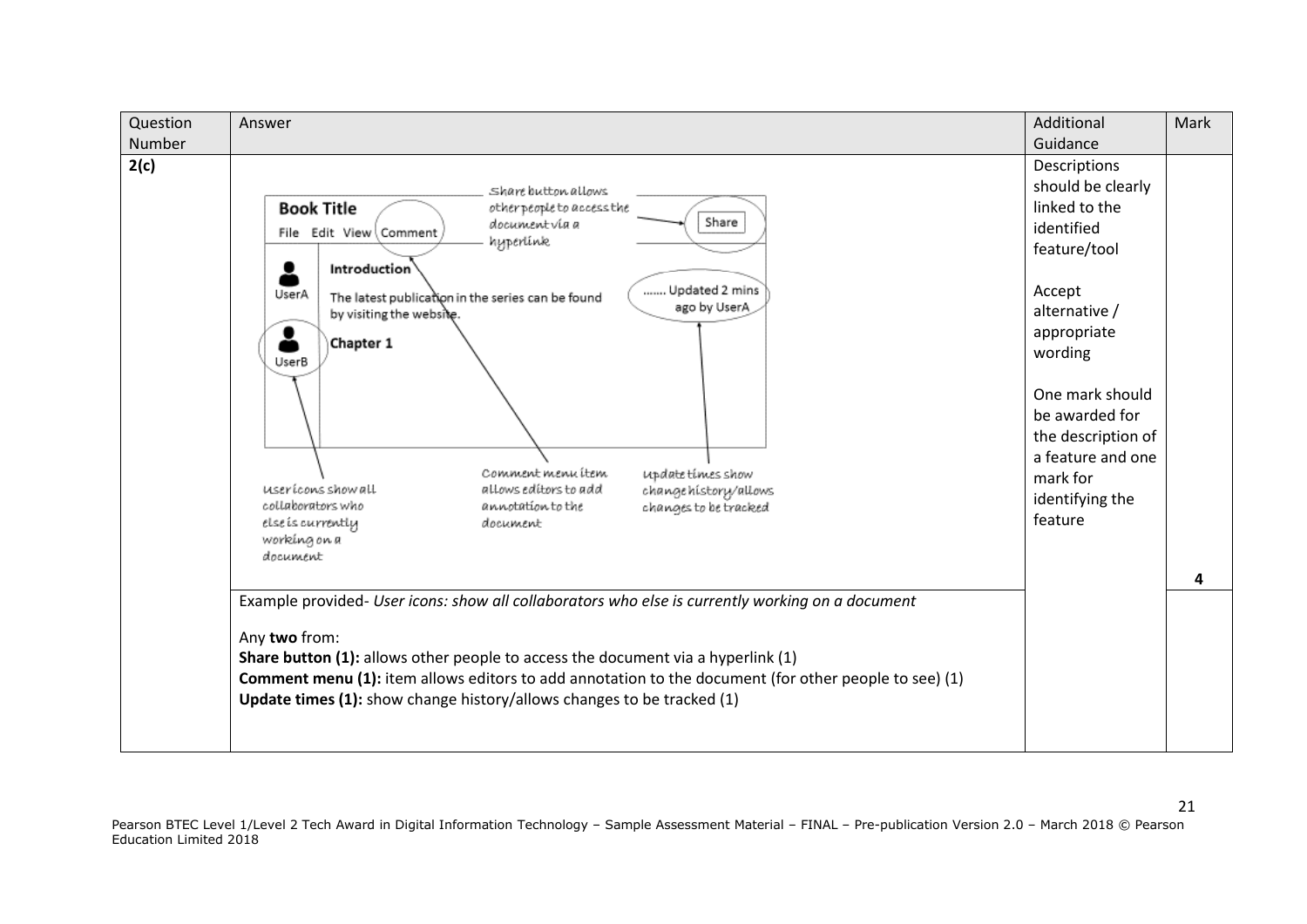| Question<br>Number | Answer                                                                                                                                                                                                                                                                                                                                                                                           | <b>Additional Guidance</b>                                                                                                                               | Mark |
|--------------------|--------------------------------------------------------------------------------------------------------------------------------------------------------------------------------------------------------------------------------------------------------------------------------------------------------------------------------------------------------------------------------------------------|----------------------------------------------------------------------------------------------------------------------------------------------------------|------|
| 2(d)               | Any two explanations such as:<br>Reduced need for office space (1) would mean that costs are reduced (1)<br>$\bullet$<br>Improved employee morale (1) which would result in higher<br>$\bullet$<br>productivity(1)<br>Increased recruitment pool (1) as there is a wider geographical area that<br>$\bullet$<br>Publishare can select employees from(1)<br>Accept any other appropriate response | Award one mark for a<br>$\bullet$<br>benefit and one mark for<br>a linked explanation of<br>that benefit<br>Benefit and justifcation may be<br>reversed. |      |

**Total for Task 2 = 12 marks**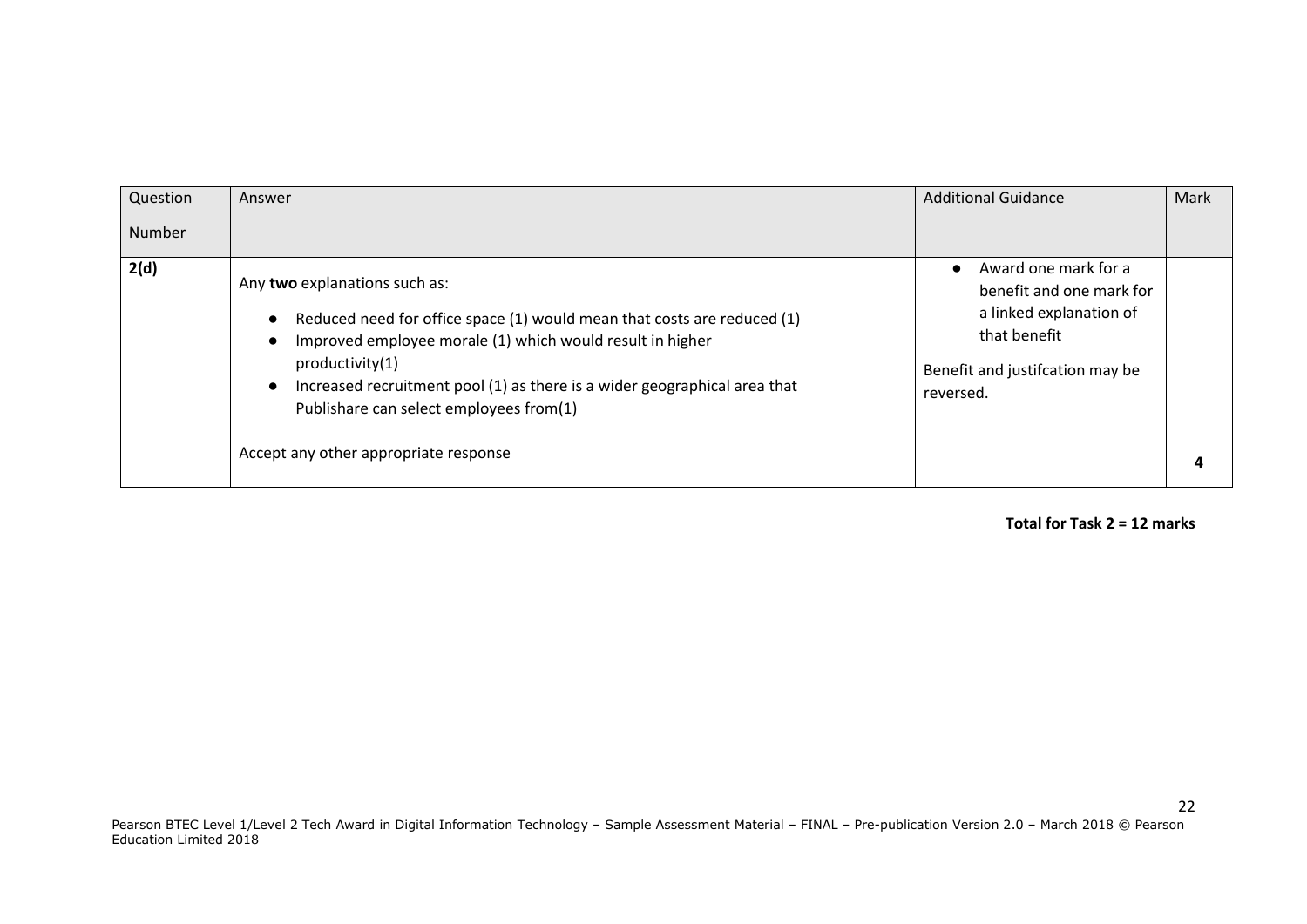| Question | Answer                                                                                                                                                                                                                                                                                               | <b>Additional Guidance</b>                                                                                                                   | Mark |
|----------|------------------------------------------------------------------------------------------------------------------------------------------------------------------------------------------------------------------------------------------------------------------------------------------------------|----------------------------------------------------------------------------------------------------------------------------------------------|------|
| Number   |                                                                                                                                                                                                                                                                                                      |                                                                                                                                              |      |
| 3(a)     | Any one explanation such as:<br>Patents (1) would give Chocawoca exclusive rights to the recipes for a<br>period of time (1)<br>Trademarks (1) would allow Chocawoca to license their recipes to other<br>manufacturers (1)<br>Copyright (1) protects recipes from being used without permission (1) | Award one mark for an<br>identification<br>and one mark for a linked<br>justification<br>identification and justifcation<br>may be reversed. |      |
|          | Accept any other appropriate response                                                                                                                                                                                                                                                                |                                                                                                                                              |      |

| Question      | Answer                                                                                                                                                                                                                                                                                                                                                                                                                                                                       | <b>Additional Guidance</b>                                                                                                                                | Mark |
|---------------|------------------------------------------------------------------------------------------------------------------------------------------------------------------------------------------------------------------------------------------------------------------------------------------------------------------------------------------------------------------------------------------------------------------------------------------------------------------------------|-----------------------------------------------------------------------------------------------------------------------------------------------------------|------|
| <b>Number</b> |                                                                                                                                                                                                                                                                                                                                                                                                                                                                              |                                                                                                                                                           |      |
| 3(b)          | Any one explanation such as:<br>Unintentional disclosure of data (1), would involve staff passing on<br>$\bullet$<br>confidential information without meaning to(1)<br>Visiting untrustworthy websites (1), could result in files with viruses or<br>$\bullet$<br>malware being installed onto computers (1)<br>Use of portable devices (1), could lead to confidential information<br>$\bullet$<br>being mislaid/ being stolen (1)<br>Accept any other appropriate response | Award one mark for an<br>$\bullet$<br>identification<br>and one mark for a linked<br>justification<br>identification and justifcation<br>may be reversed. |      |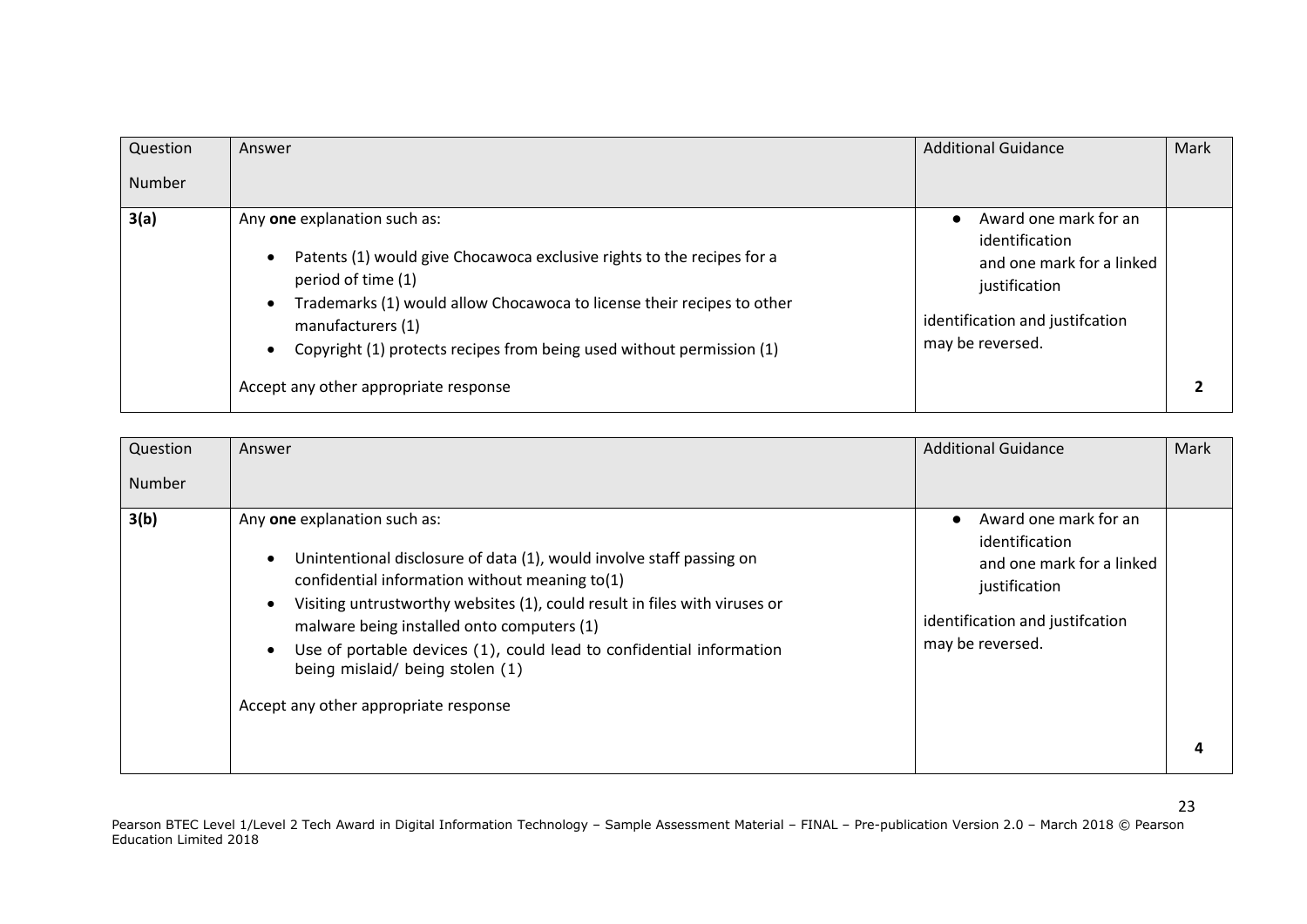| Question<br>Number | Answer                                                                                                                                                                                                                                                                                                                                                                                                                            | <b>Additional Guidance</b>                                                                                                                           | Mark |
|--------------------|-----------------------------------------------------------------------------------------------------------------------------------------------------------------------------------------------------------------------------------------------------------------------------------------------------------------------------------------------------------------------------------------------------------------------------------|------------------------------------------------------------------------------------------------------------------------------------------------------|------|
| 3(c)               | Award one mark for each identified biometric method (to a maximum of two marks) and for<br>correctly identifying an advantage (1)<br>Retinal scanning $(1)$ , there is no known way to replicate a retina $(1)$<br>Iris recognition (1), verification time is quick (1)<br>Hand geometry (1), the amount of data required to uniquely identify a<br>user in a system is the smallest (1)<br>Accept any other appropriate response | Award one mark for an<br>$\bullet$<br>identification<br>and one mark for a linked<br>justification<br>identification and benefit may be<br>reversed. |      |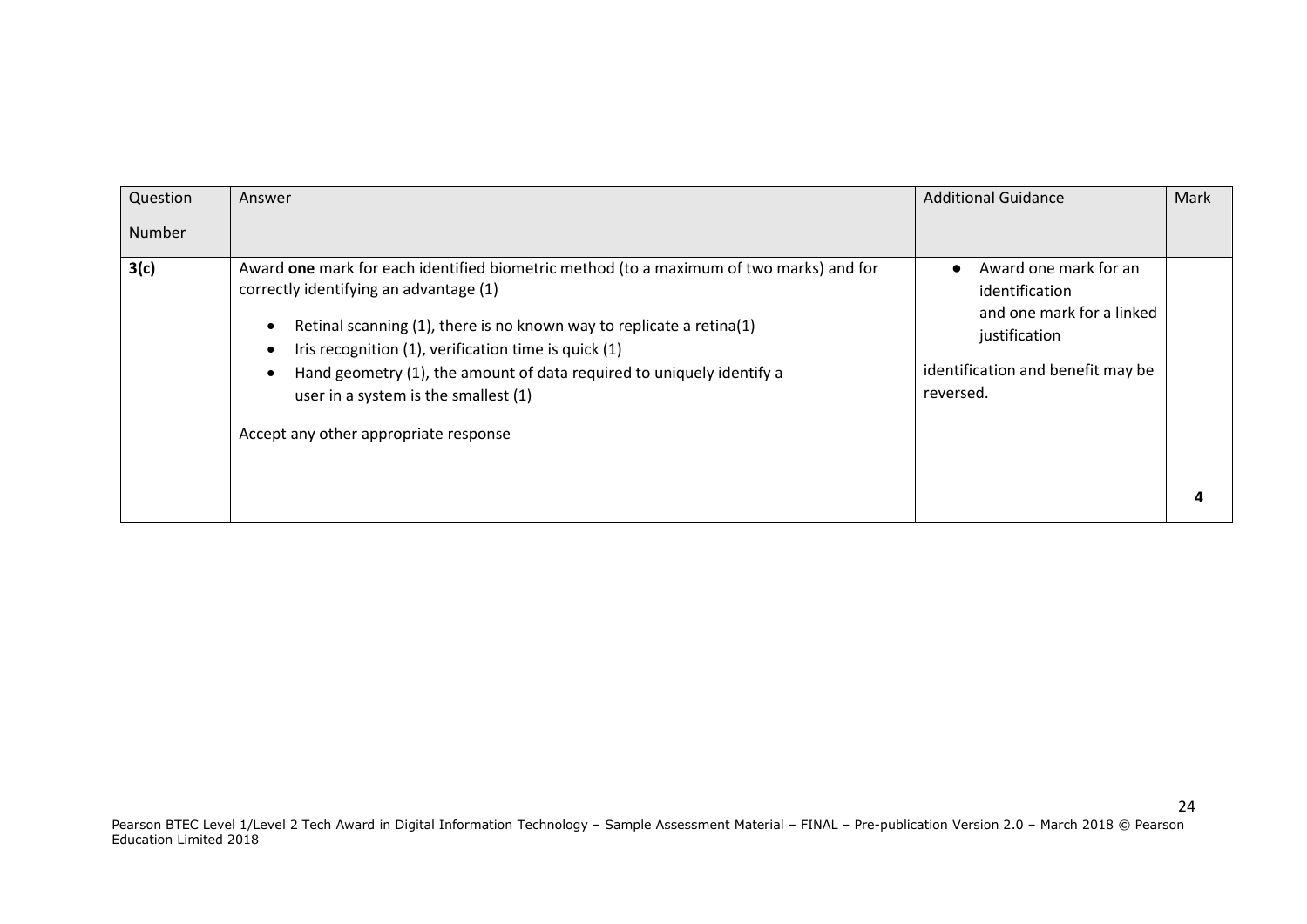| Question<br><b>Number</b> | Answer                                                                                                                                                                                                                                                                                                                                                                                                                                                                                                                                                                                                   | <b>Additional Guidance</b> | Mark |
|---------------------------|----------------------------------------------------------------------------------------------------------------------------------------------------------------------------------------------------------------------------------------------------------------------------------------------------------------------------------------------------------------------------------------------------------------------------------------------------------------------------------------------------------------------------------------------------------------------------------------------------------|----------------------------|------|
| 3(d)                      | Discussion of how the form does not conform with data protection and how it could be improved.<br>Discussion may consider:<br>The form has errors in dates and numerical values and could therefore benefit from having<br>validation added to these fields.<br>This form could include a date range check to compare the date of birth with the date of the<br>survey to ensure that the child's age is valid.<br>It is important that data is accurate in order to meet the data protection requirements.<br>The form also includes data such as height and weight. This is not necessary and does not |                            |      |
|                           | comply with data protection rules as irrelevant data is being stored.                                                                                                                                                                                                                                                                                                                                                                                                                                                                                                                                    |                            |      |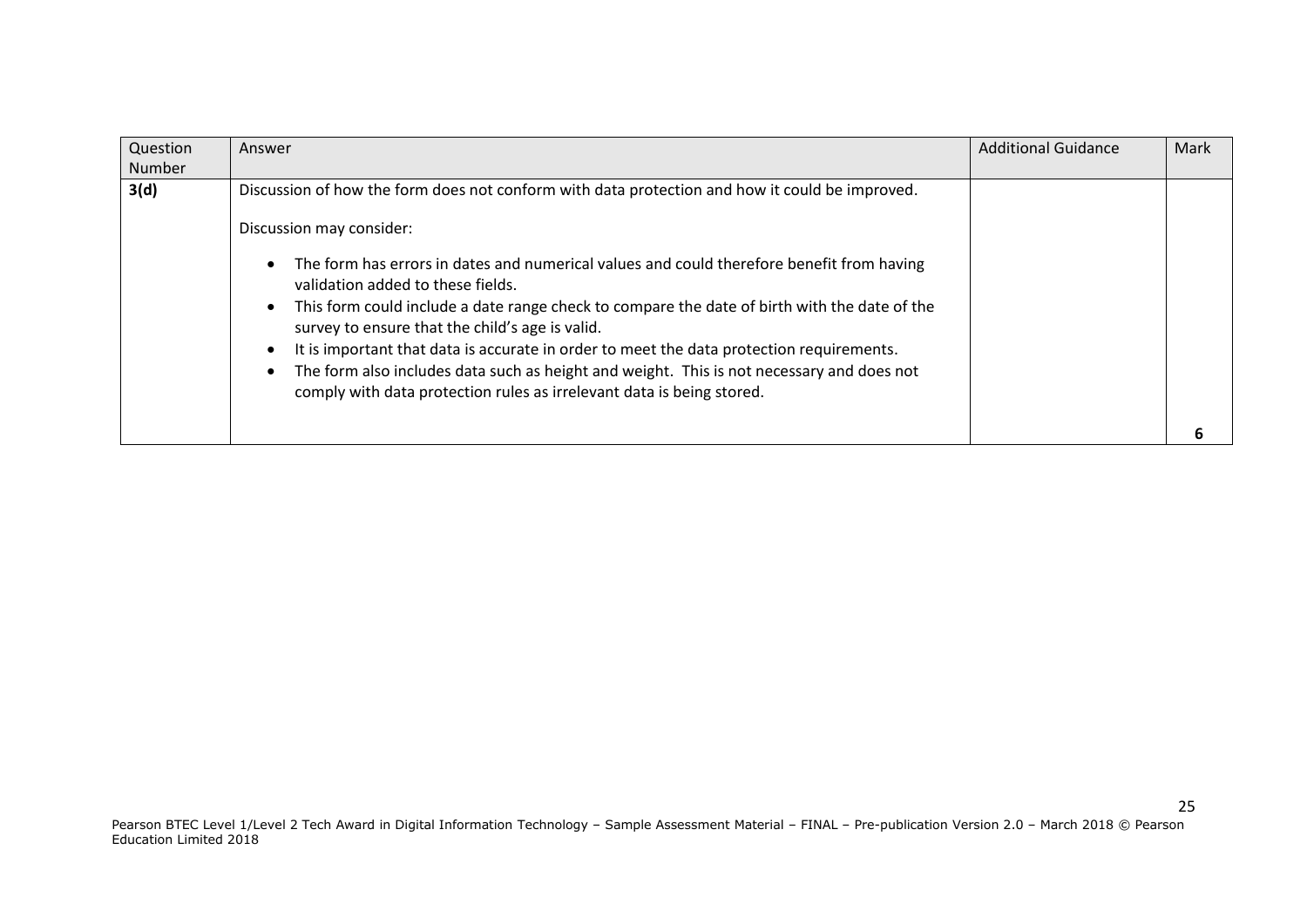| Level | Mark         |                                                                                                                                                                                                                                                                                                                                                                                                                                 |
|-------|--------------|---------------------------------------------------------------------------------------------------------------------------------------------------------------------------------------------------------------------------------------------------------------------------------------------------------------------------------------------------------------------------------------------------------------------------------|
|       | $\mathbf{0}$ | No rewardable material                                                                                                                                                                                                                                                                                                                                                                                                          |
|       | $1 - 2$      | Demonstrates isolated elements of knowledge and understanding, with major gaps or omissions<br>$\bullet$<br>Few of the points made will be relevant to the context in the question<br>Limited discussion which contains generic assertions rather than considering different changes and the<br>relationship between them                                                                                                       |
| 2     | $3 - 4$      | Demonstrates some accurate knowledge and understanding, with only minor gaps or omissions<br>Some of the points made will be relevant to the context in the question, but the link will not always be clear<br>Displays a partially developed discussion which considers some different changes and some consideration of<br>how they interrelate with content from across the specification, but not always in a sustained way |
| 3     | $5-6$        | Demonstrates mostly accurate and detailed knowledge and understanding<br>Most of the points made will be relevant to the context in the question, and there will be clear links<br>Displays a well-developed and logical discussion which clearly considers a range of different changes and<br>considers how they interrelate with content from across the specification, in a sustained way                                   |

**Total for Task 3 = 16 marks**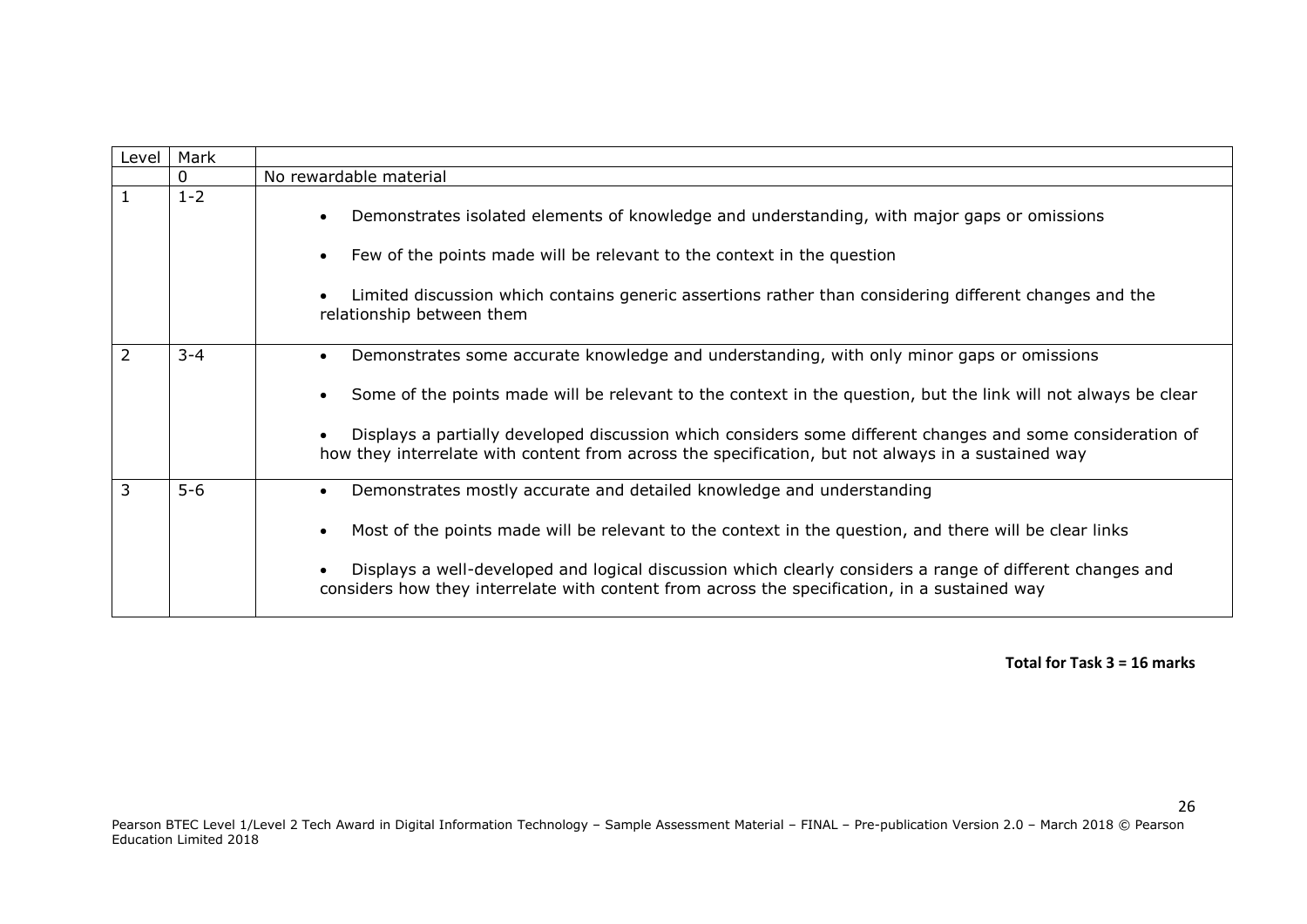| Question | Answer                                                                                                                                                                                                                                                                                                                                      | <b>Additional Guidance</b>                                                                     | Mark |
|----------|---------------------------------------------------------------------------------------------------------------------------------------------------------------------------------------------------------------------------------------------------------------------------------------------------------------------------------------------|------------------------------------------------------------------------------------------------|------|
| Number   |                                                                                                                                                                                                                                                                                                                                             |                                                                                                |      |
| 4(a)     | Any one benefit such as:<br>The white hat hacker will stay within the law whilst hacking systems (1) which will ensure<br>$\bullet$<br>the company is acting lawfully (1)<br>The white hat hacker will not violate ethical or moral boundaries (1) which will not result in<br>$\bullet$<br>the reputation of the company being damaged (1) | Award one mark for a<br>benefit and one mark<br>for a linked<br>explanation of that<br>benefit |      |
|          | TechnoWhizz will be able to oversee the white hat hackers activities (1) giving them<br>$\bullet$<br>greater control over which systems are being tested (1)<br>Accept any other appropriate response                                                                                                                                       | justification and benefit may<br>be reversed.                                                  |      |

| Question | Answer                                                                                                                                                                                                                                                                                                                                                                                                                                                                                                                                                                                                                                                                                                     | <b>Additional Guidance</b> | Mark |
|----------|------------------------------------------------------------------------------------------------------------------------------------------------------------------------------------------------------------------------------------------------------------------------------------------------------------------------------------------------------------------------------------------------------------------------------------------------------------------------------------------------------------------------------------------------------------------------------------------------------------------------------------------------------------------------------------------------------------|----------------------------|------|
| Number   |                                                                                                                                                                                                                                                                                                                                                                                                                                                                                                                                                                                                                                                                                                            |                            |      |
| 4(b)     | An description to contain three from:<br>The description<br>should be worded<br>Net neutrality is the premise that everybody/all services are equal<br>$\bullet$<br>from the point of<br>Stops content providers paying for greater bandwidth.<br>$\bullet$<br>view of TechnoWhizz.<br>Stops one company gaining an unfair competitive advantage over others.<br>It is not yet the case<br>Users get a fair representation of service offered by all content providers.<br>$\bullet$<br>that consumers would<br>TechnoWhizz will be judged based on the quality of their content rather than the speed<br>pay their ISP directly.<br>that it is delivered by the ISP.<br>This may change in<br>the future. |                            |      |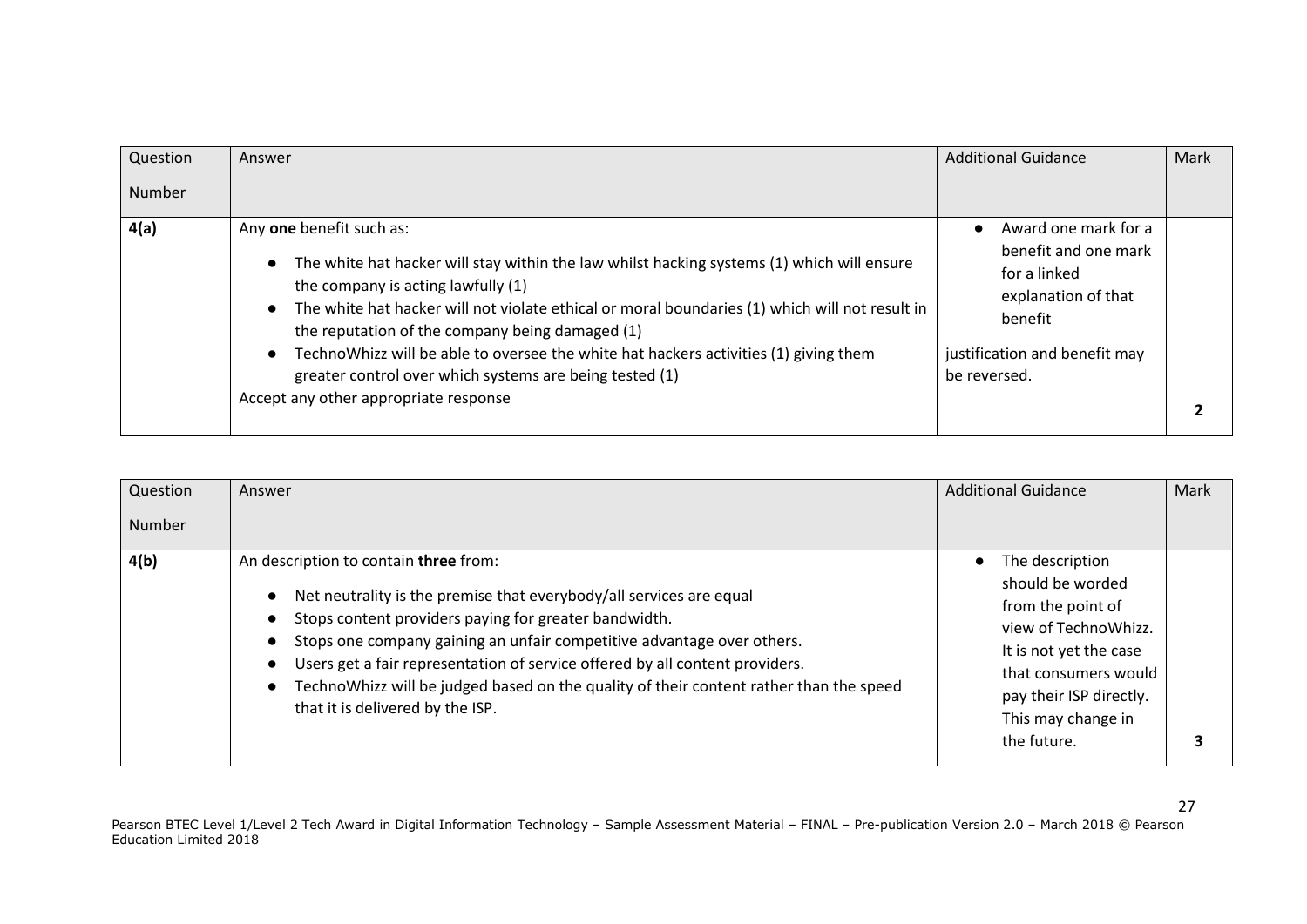| Question      | Indicative content                                                                                                                           | Additional | Mark |
|---------------|----------------------------------------------------------------------------------------------------------------------------------------------|------------|------|
| <b>Number</b> |                                                                                                                                              | Guidance   |      |
|               |                                                                                                                                              |            |      |
| 4(c)          | Discussion of how the project leader could use digital systems to manage the project team to meet the                                        |            |      |
|               | deadline.                                                                                                                                    |            |      |
|               | Discussion may consider:                                                                                                                     |            |      |
|               | <b>Collaboration</b>                                                                                                                         |            |      |
|               | Use of online systems to store files<br>$\bullet$                                                                                            |            |      |
|               | Use of online development tools to enable simultaneous working                                                                               |            |      |
|               | Central storage - allows time zones to work after the other has finished                                                                     |            |      |
|               | Online testing documentation - allows immediate action                                                                                       |            |      |
|               | Use of online software to enable collaboration on documents - google docs                                                                    |            |      |
|               | Communication                                                                                                                                |            |      |
|               | Range of communication methods - email, skype, instant messaging                                                                             |            |      |
|               | Easy mass communication between whole team                                                                                                   |            |      |
|               | <b>Global communications</b>                                                                                                                 |            |      |
|               | Communicate via a range of formats and media - screen capture of errors etc can facilitate fixing                                            |            |      |
|               | Online meetings - staff won't have to travel - cost and time implications                                                                    |            |      |
|               | <b>Scheduling/Planning</b>                                                                                                                   |            |      |
|               | Use of centrally stored planning to track and monitor progress                                                                               |            |      |
|               | Can set up electronic project planning that allows all staff to input (and can be taken over at different<br>times)                          |            |      |
|               | Timelines/deadlines can be automatically synched to calendars so all developers are aware of changes                                         |            |      |
|               | Digital systems automatically allow for variations in time zones avoiding misunderstandings                                                  |            |      |
|               | Sharing of work across teams in different time zones allows for more work to be completed in a short<br>time where deadlines have to be met. |            | 6    |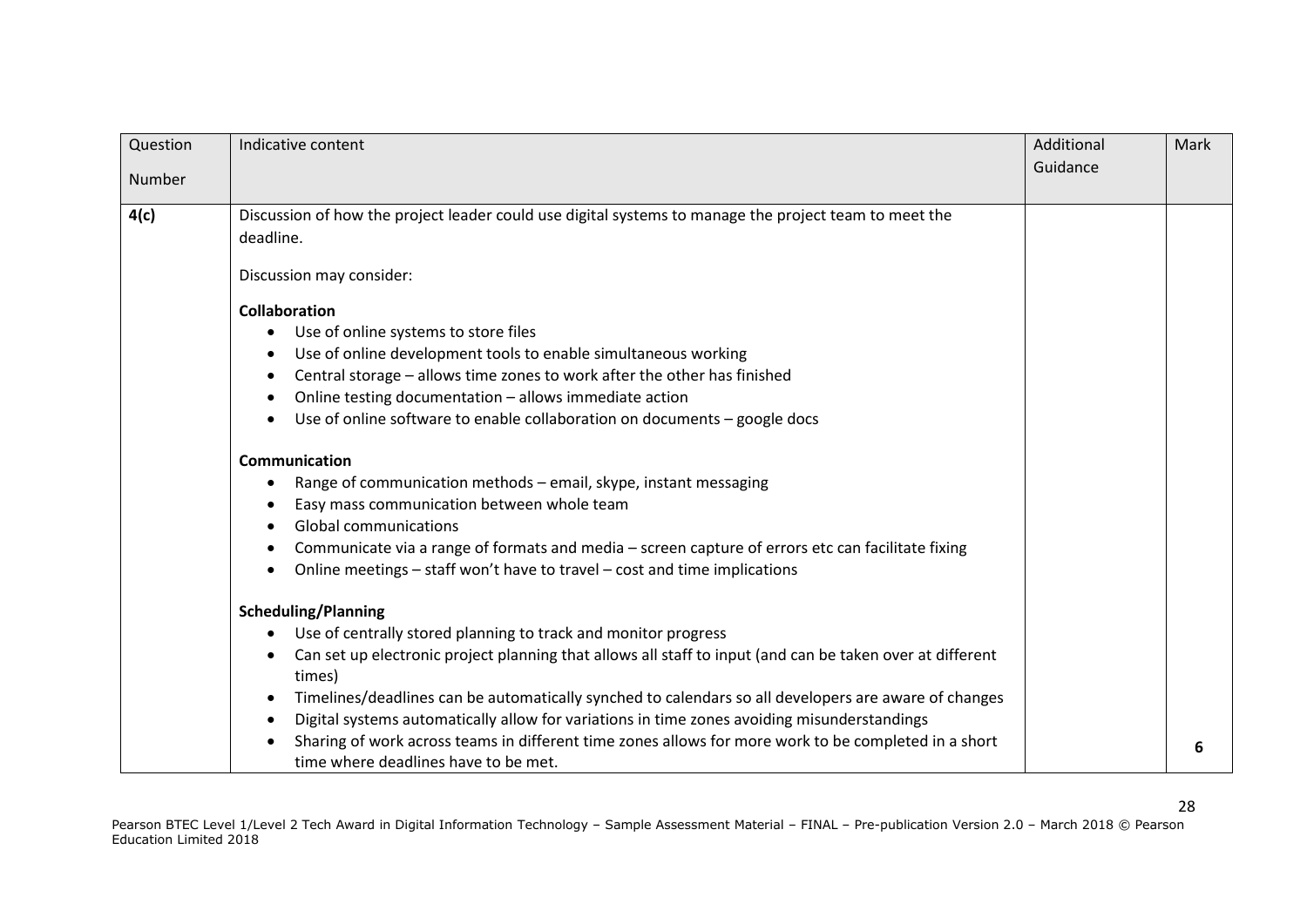| Level | Mark    |                                                                                                                                                                                                                                                                                                                                                                                      |
|-------|---------|--------------------------------------------------------------------------------------------------------------------------------------------------------------------------------------------------------------------------------------------------------------------------------------------------------------------------------------------------------------------------------------|
|       | 0       | No rewardable material                                                                                                                                                                                                                                                                                                                                                               |
|       | $1 - 2$ | Demonstrates isolated elements of knowledge and understanding, with major gaps or omissions<br>Few of the points made will be relevant to the context in the question<br>Limited discussion which contains generic assertions rather than considering different aspects and the<br>relationship between them                                                                         |
|       | $3 - 4$ | Demonstrates some accurate knowledge and understanding, with only minor gaps or omissions<br>Some of the points made will be relevant to the context in the question, but the link will not always be clear<br>Displays a partially developed discussion which considers some different aspects and some consideration of<br>how they interrelate, but not always in a sustained way |
| 3     | $5-6$   | Demonstrates mostly accurate and detailed knowledge and understanding<br>Most of the points made will be relevant to the context in the question, and there will be clear links<br>Displays a well-developed and logical discussion which clearly considers a range of different aspects and<br>considers how they interrelate, in a sustained way                                   |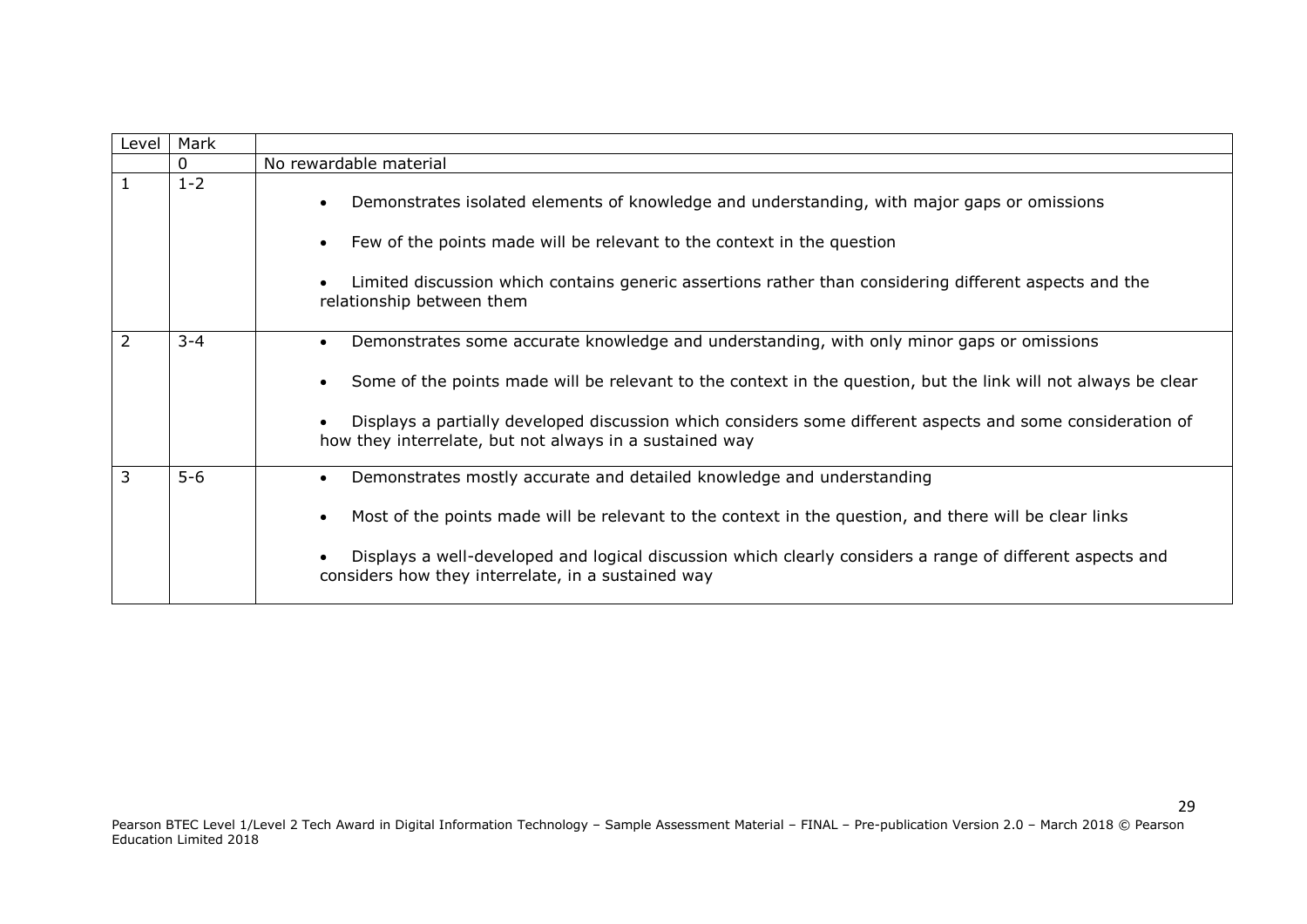| Question | Indicative content                                                           | Additional | Mark |
|----------|------------------------------------------------------------------------------|------------|------|
|          |                                                                              | Guidance   |      |
| Number   |                                                                              |            |      |
| 4(d)     | An evaluation of the different projects and their risks.                     |            |      |
|          |                                                                              |            |      |
|          | Discussion may consider:                                                     |            |      |
|          | <b>Risks</b>                                                                 |            |      |
|          | Project One                                                                  |            |      |
|          | Loss of control of data                                                      |            |      |
|          | New devices may be portable and could be lost/stolen                         |            |      |
|          | New devices may not be compatible with existing systems                      |            |      |
|          | Project Two                                                                  |            |      |
|          | Potential loss of data if servers are powered off                            |            |      |
|          | May not work if employees are working outside normal office hours            |            |      |
|          | Project Three                                                                |            |      |
|          | Security of documents may be compromised if shared without encryption        |            |      |
|          | Memory sticks can be lost                                                    |            |      |
|          | <b>Positive Impact</b>                                                       |            |      |
|          | Project One                                                                  |            |      |
|          | Data is available anywhere through the cloud                                 |            |      |
|          | 24/7 access to data                                                          |            |      |
|          | Potential for remote working<br>$\bullet$                                    |            |      |
|          | Project Two                                                                  |            |      |
|          | Data will be backed up at a different location, minimising risk of data loss |            |      |
|          | Reduction in costs of electricity                                            |            |      |
|          | Reduce environmental impact                                                  |            |      |
|          | Project Three                                                                |            |      |
|          | Reduce need for physical storage                                             |            |      |
|          | Reduction in printing requirements<br>Quicker to share documents             |            | 9    |
|          |                                                                              |            |      |

30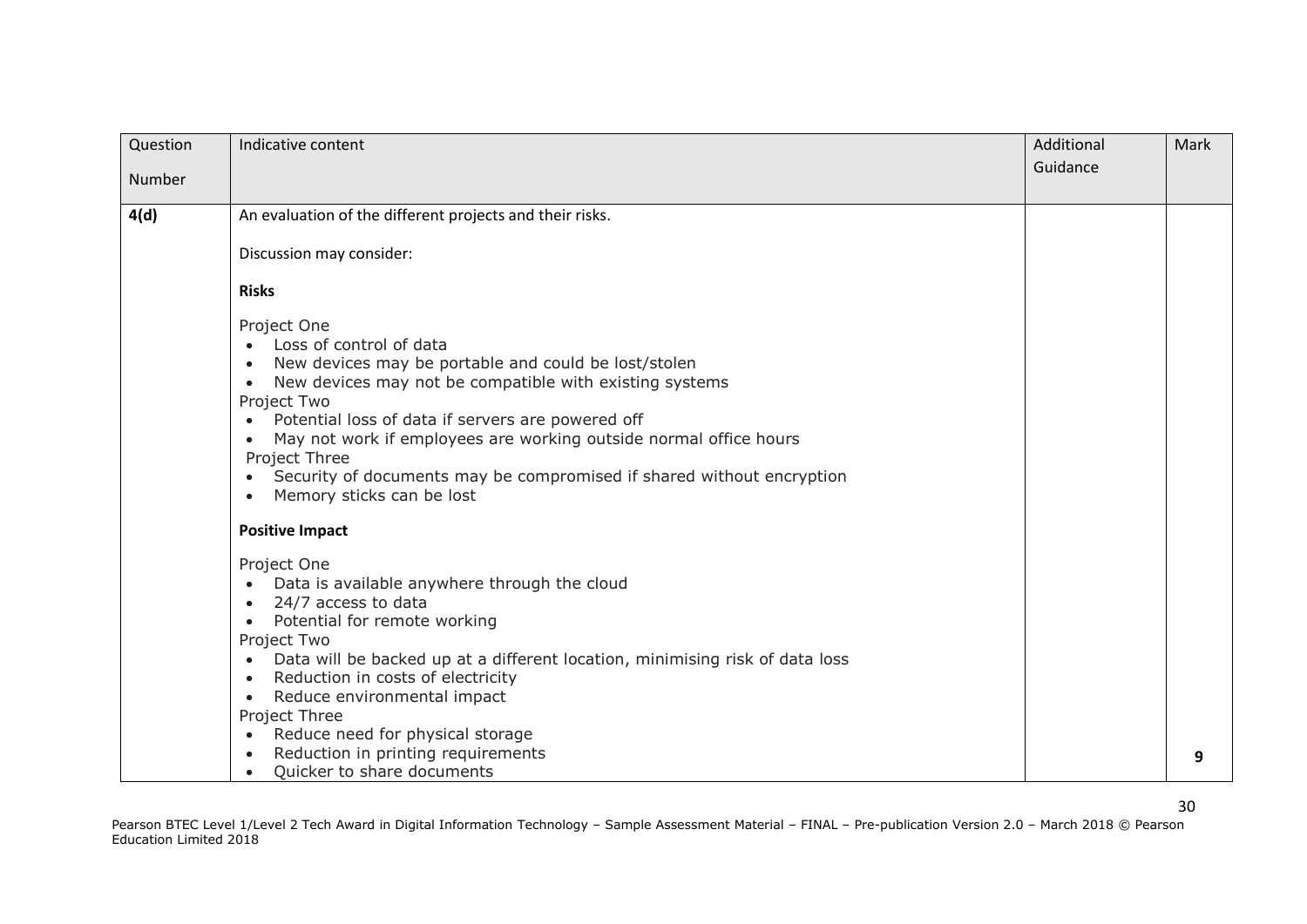| Reduce environmental impact<br>Transmission is safer and documents are encrypted.                                                                                                                                                                                                                                              |  |
|--------------------------------------------------------------------------------------------------------------------------------------------------------------------------------------------------------------------------------------------------------------------------------------------------------------------------------|--|
| Evaluation                                                                                                                                                                                                                                                                                                                     |  |
| e.g. Project three will not only have a positive impact to Technowhizz but the environment. It will<br>change the way that employees work as well as reduce the need for resources and storage.<br>Documents can be shared quickly between employees and security of documents and intellectual<br>property will be increased. |  |